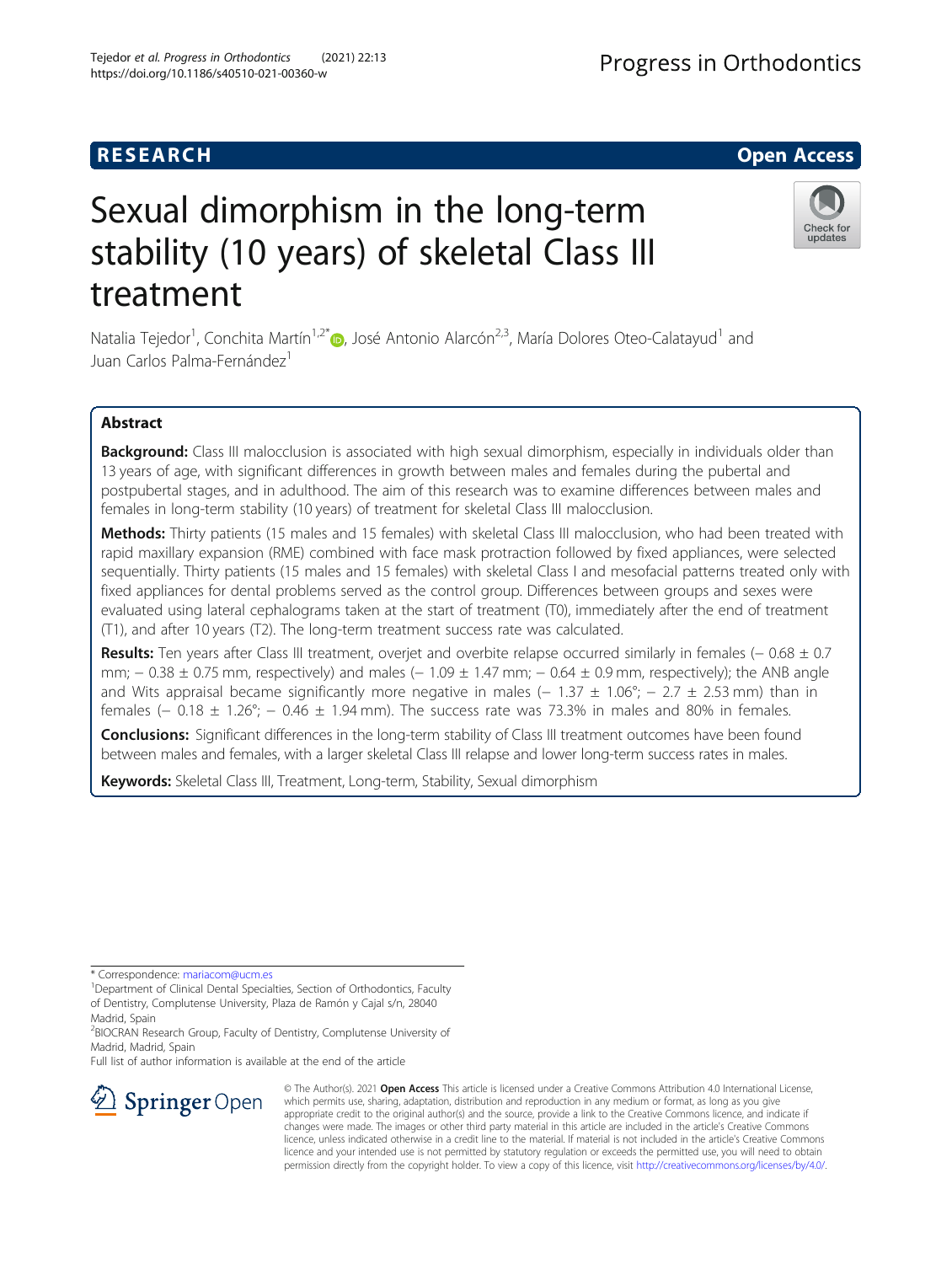# Background

There is a wide variety of individual responses to skeletal Class III malocclusion treatment, making it difficult to predict the outcome. In some cases, the outcome is unsatisfactory, despite an adequate orthodontic treatment. The literature indicates the advantages of early treatment [[1](#page-17-0)–[3\]](#page-17-0) since the outcomes are more favourable, such as achieving larger skeletal effects, less dentoalveolar effects, and less mandibular posterior rotation [\[4](#page-18-0)–[9](#page-18-0)]. Among the benefits achieved by an early intervention, one should consider the decrease in the negative effect on self-esteem of children and adolescents, triggered by a Class III malocclusion which has an aesthetic effect, therefore the future need of orthognatic surgery is reduced [\[10](#page-18-0), [11](#page-18-0)].

Short-term stability of Class III malocclusion treatment has been widely studied; however, very few studies have focused on the long-term stability of outcomes [[12\]](#page-18-0). Most studies describe the outcomes obtained once the orthopaedic treatment has ended  $[6, 13-16]$  $[6, 13-16]$  $[6, 13-16]$  $[6, 13-16]$  $[6, 13-16]$  $[6, 13-16]$  $[6, 13-16]$  or after a second phase with fixed appliances [[4,](#page-18-0) [5](#page-18-0), [17,](#page-18-0) [18\]](#page-18-0). A small number of studies describe medium-term stability (2–5 years) [[19](#page-18-0)–[23](#page-18-0)]. However, studies on short- and medium-term stability of Class III treatment outcomes are insufficient; many studies indicate a high mandibular growth potential in Class III malocclusion, higher than in subjects with normal occlusion, and this late and unpredictable mandibular growth has been observed to cause Class III relapse [\[5](#page-18-0), [18](#page-18-0), [21](#page-18-0), [22,](#page-18-0) [24\]](#page-18-0).

Class III malocclusion is associated with high sexual dimorphism, especially in individuals older than 13 years of age, with significant differences in growth between males and females during the pubertal and postpubertal stages, and in adulthood [\[20](#page-18-0)], which should be considered in research on class III malocclusion.

After reviewing the literature, there is an obvious need for longer follow-up studies with skeletal Class III patients to evaluate the stability of treatment outcomes and the effect of sex in the long-term stability [[25](#page-18-0)].

Therefore, the present study aims to cephalometrically assess the differences between males and females in long-term stability (10 years) of skeletal Class III treatment outcomes with rapid maxillary expansion (RME) combined with face mask protraction and followed by fixed appliances.

# Methods

# Samples

In this retrospective study, the post-treatment archive from the Department of Orthodontics of the School of Dentistry, Complutense University, Madrid, Spain, was searched to identify all subjects meeting the following inclusion criteria at the beginning of treatment (T0): skeletal III malocclusion (ANB angle  $\leq 0^\circ$  and Wits

appraisal  $\leq$  - 2.0 mm), class III molar relationship, anterior crossbite or edge-to-edge incisal relationship, prepubertal skeletal maturation (cervical stage [CS]  $CS1-CS3$  )[[26](#page-18-0)] and European white descent. At the end of treatment (T1), postpubertal skeletal maturation (CS5–CS6) was a requirement too [\[26](#page-18-0)]. Exclusion criteria included congenitally missing, supernumerary, or extracted teeth; craniofacial disorders; temporomandibular joint dysfunction; patients classified as surgical cases; and previous treatment. The entrance criteria for the control group were: skeletal Class I (ANB angle between 0° and 3°, and Wits appraisal between -2.0 mm and 2.0 mm), mesofacial growth pattern (mandibular plane angle [MPA] between 20° and 28°), European white descent and with a non-extraction treatment with fixed appliances for moderate dental problems, including molar class I and minor crowding.

After reviewing more than 800 records of patients treated between 1995 and 2005, a total of 120 class III and 160 class I patients were identified. Once the availability of adequate records and the class III treatment protocol rendered was checked, a sample of 30 patients (15 males and 15 females) with skeletal Class III malocclusion, who had been treated with a combination of RME and protraction facemask followed by a second phase with fixed appliances were selected. As control group, 30 patients (15 males and 15 females) that were matched to the Class III group according to age, origin, skeletal maturity at all observation periods, duration of observation intervals were selected.

The sample size was calculated for a statistical power of 80%, an alpha error value of 0.05, and 95% confidence interval, resulting in a minimum sample size of 18 subjects per group.

The study protocol was approved by the Clinical Research Ethics Committee of the San Carlos Clinical Hospital (Madrid, reference number "C.P. - C.I. 12/152- E". All subjects were informed of the characteristics of the study and agreed to participate by signing an informed consent form.

# Class III malocclusion treatment protocol

Subjects with Class III malocclusion were treated in two phases. The 1st phase comprised RME and protraction facemask. Treatment was started by cementing a Hyrax expander (Dentaurum, Ispringen, Germany) with anterior protraction hooks soldered at the level of the canines. Patients' parents were instructed to activate the screw with a quarter-turn (0.25 mm) twice a day until an overexpansion of 3 mm was achieved.

Immediately after expansion, the protraction facemask was placed on the patient by adjusting the elastics from the expander hooks to the mask hooks resulting in a downward and forward direction of the traction vector,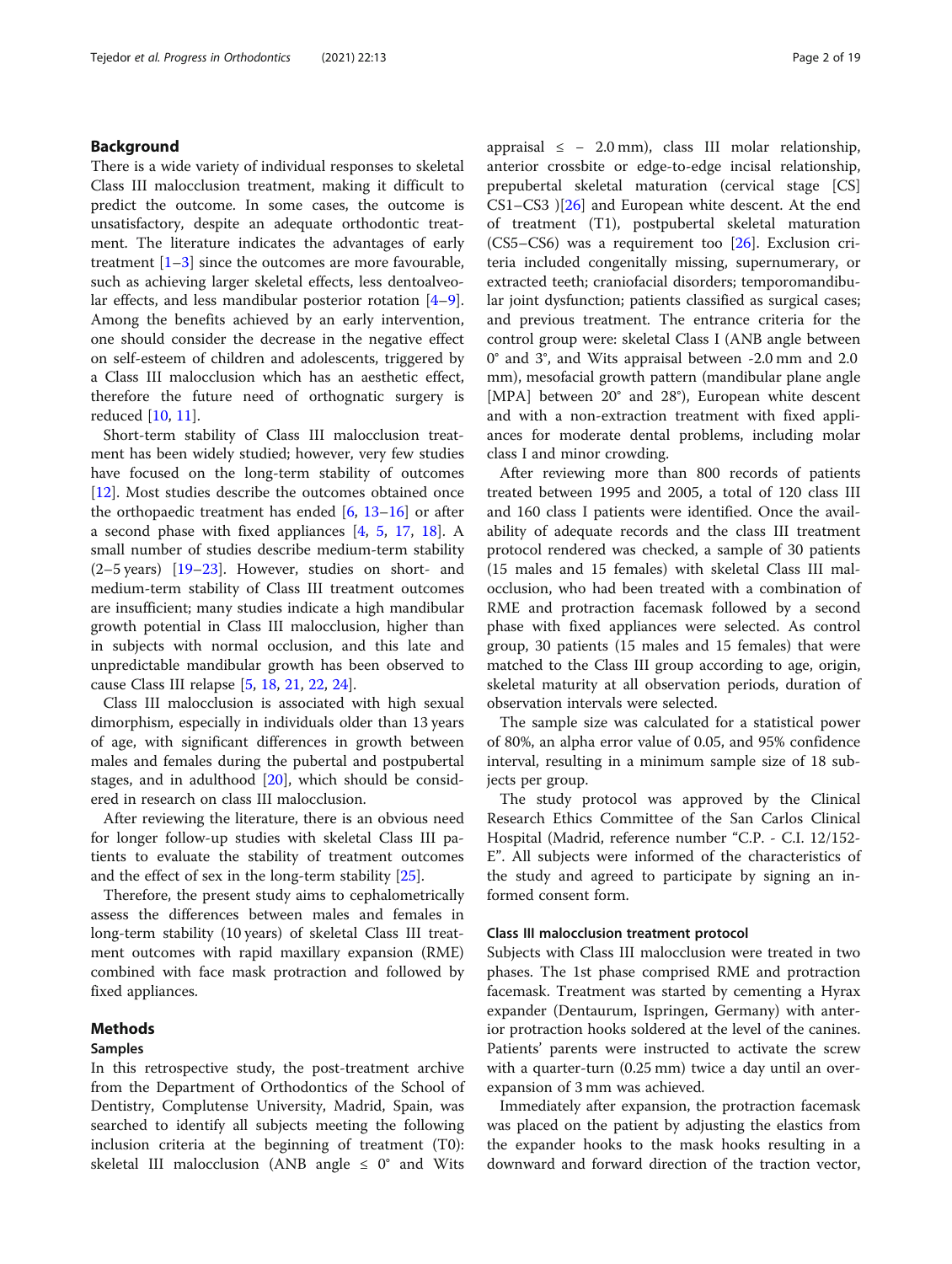at an angle of approximately 30° relative to the occlusal plane. The elastics were used with a traction force of 400 g per side and patients were instructed to wear the mask approximately 13–14 h a day. This first phase of orthopaedic treatment, which lasted 1.5 to 2 years on average, aimed to achieve a positive overjet of at least 3– 4 mm and a class II molar relationship of 1–2 mm. Upon achieving these goals, the first phase was completed. Recall visits were scheduled to evaluate the stability of the first phase results until the tooth replacement was over.

Orthodontic treatment continued in a second phase by using fixed appliances (straight arch system with 0.018 slot brackets, Hilgers' prescription; Ormco, Glendora, Calif) for 2 to 2.5 years. After this treatment, in the retention phase, a removable Hawley plate was used in the upper arch full time for 6 months; and right after these months passed, it was used during night time. A canineto-canine lingual retainer was used in the lower arch. The average treatment period in the Class III group was  $5.58 \pm 2$  years.

# Class I control group treatment protocol

Orthodontic treatment consisted of the use of upper and lower fixed appliances, using the same prescription as in the experimental group, slight lower anterior stripping and settling elastics. The retention protocol was the same as in the Class III malocclusion group described above.

# Measurement method

Both groups were evaluated by lateral cephalograms at the beginning of treatment (T0), immediately after the end of treatment (T1), and after a period of 10 years (T2). All patients reached the end of treatment (T1) in the postpubertal period (CS5–CS6) [\[26\]](#page-18-0) and had completed active circumpubertal craniofacial growth (CS6) [[26\]](#page-18-0) long before T2. Lateral cephalograms were scanned with a millimetre ruler using the Epson Scan software for correct calibration. Digital images were traced using the Dolphin Imaging Version 11.5 Software, Chatsworth, Calif. Cephalometric analysis performed for the three study time points (T0/T1/T2) included cephalometric measurements of Steiner, Ricketts, McNamara, Jarabak, and Wits appraisal, generating 29 variables.

## Statistical analysis

Descriptive statistics were calculated for the different observation time points in T0, T1, T2, and the intervals T0–T1 and T1–T2, separating both the experimental and control groups by sex. After establishing the normal distribution of variables by means of the Kolmogorov-Smirnov test, repeated-measures ANOVA was used to compare each cephalometric variable analysed in the

three observation periods, separating each group by sex. Thus, the evolution of each cephalometric variable over time was analysed in females and males with Class III and in those with Class I. Statistical comparison between females/males with Class III and those in the control group for time points T0, T1, T2, and intervals T0–T1 and  $T1-T2$  was performed using Student's  $t$  test for independent samples. The level of statistical significance was established at 95% ( $p \leq 0.05$ ).

The treatment success rate was calculated in the long term (T2). As consistently reported in the literature, an unsatisfactory outcome in the treatment of Class III malocclusion is defined by a class III molar relationship and a negative overjet in any incisor [[1,](#page-17-0) [21,](#page-18-0) [22,](#page-18-0) [27,](#page-18-0) [28](#page-18-0)].

The method error was determined by cephalometric tracing on lateral cephalograms of 20 randomly selected patients (10 patients with Class III and 10 patients in the control group) at the three study time points (T0, T1, T2); therefore, 60 lateral cephalograms were traced again 2 weeks later by the same examiner. Intraclass correlation coefficient ranged from 0.839 for overbite at T1 to 0.998 for overjet at T0, showing high intraclass correlation.

# Results

Table [1](#page-3-0) shows the values of all cephalometric variables analysed in males of the two groups (Class III and Class I), at the three study time points (T0, T1, T2). At the beginning of treatment (T0), males with Class III exhibit a smaller ANB angle (0.72  $\pm$  1.66°) and Wits appraisal (– 6.31  $\pm$  2.06 mm), increased maxillomandibular difference (29.17  $\pm$  4.55 mm), less overjet (0.23  $\pm$  2.35 mm) and overbite (1.49  $\pm$ 2.12 mm), a more negative molar relationship (more class III molar relationship) (-3.26  $\pm$  1.82 mm), and a more protruded lower incisor  $(3.10 \pm 2.38 \text{ mm})$  but more lingually inclined (87.28  $\pm$  4.64°) than in males with Class I. At the end of the second treatment phase (T1), comparisons between males also showed significant differences. Males with Class III exhibit a more negative Wits appraisal  $(-3.81 \pm 1)$ 2.82 mm), increased maxillomandibular difference (34.45  $\pm$ 3.76 mm), less overbite  $(1.54 \pm 0.53 \text{ mm})$ , larger interincisal angle (129.52  $\pm$  5.98°) and an lower incisor in linguoversion (incisor to mandibular plane angle [IMPA] 86.90  $\pm$  5.81°) compared to males with Class I. Ten years after the end of treatment (T2), males with Class III exhibit a more prominent Pogonion (Pg)  $(3.58 \pm 7.71 \text{ mm})$ , a more negative ANB angle (− 0.16  $\pm$  1.92°) and Wits appraisal (− 6.52  $\pm$  1.91 mm), increased maxillomandibular difference  $(40.09 \pm 6.12)$ mm), less overjet (1.26  $\pm$  1.63 mm) and less overbite (0.90  $\pm$ 0.90 mm), and a lower incisor more lingually inclined (IMPA:  $85.76 \pm 4.39^{\circ}$ ) than in males with Class I.

Table [2](#page-5-0) shows the same outcomes in females. At T0, compared to females with Class I, females with Class III exhibit shorter anterior cranial base (ACB) (66.04  $\pm$  3.69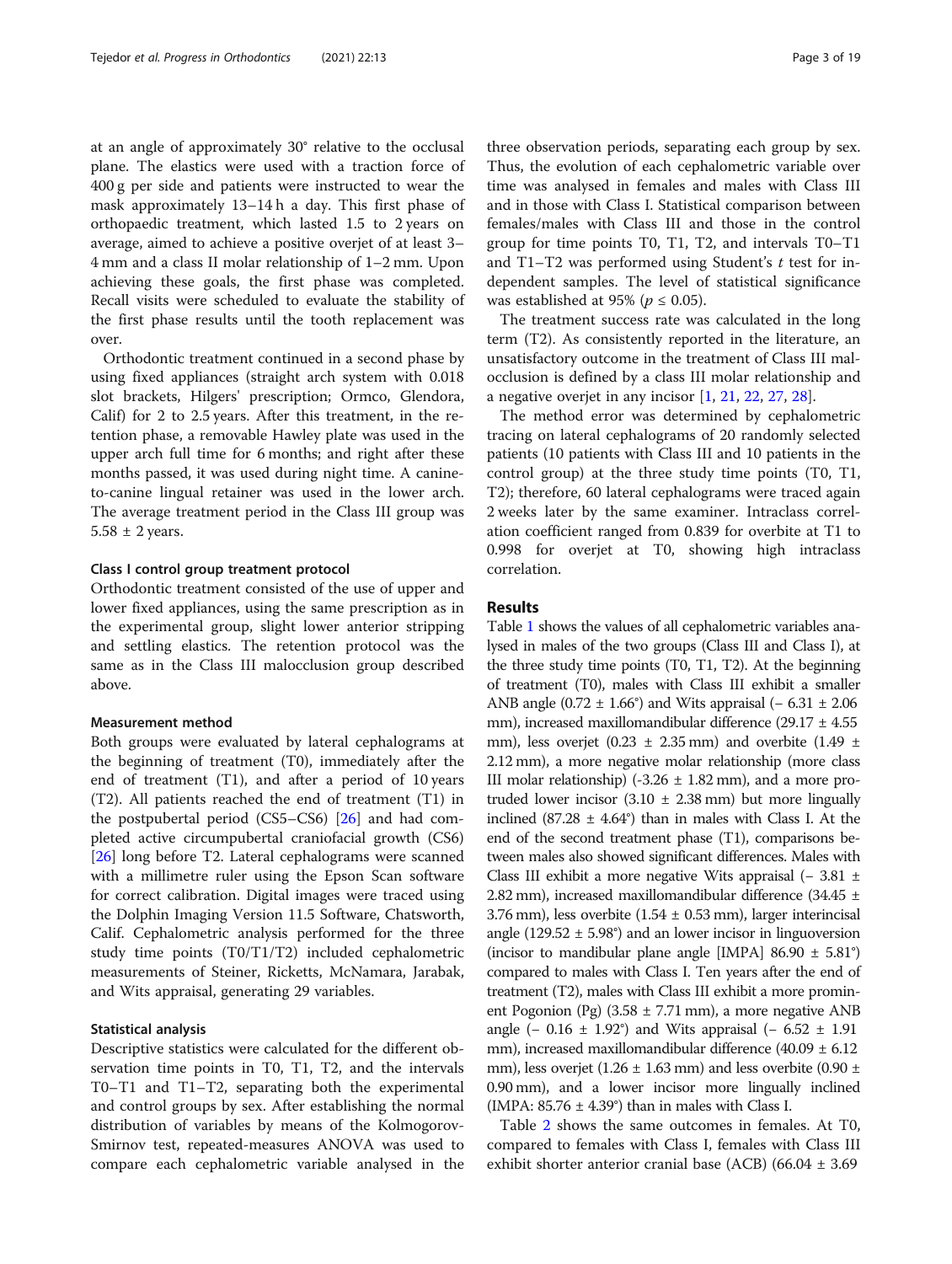<span id="page-3-0"></span>

| 10 years after treatment (T2). Po Porion, Co Condyleon,<br>plane angle, Me Menton, S Sella, Go Gonion, ANS anter |          |      |                      |      | ior nasal spine, U1 upper incisor, L1 lower incisor, |      |          | $\overline{L}$ | plane Esthetic plane. * | $\overline{\omega}$ | perp perpendicular, Co-Gn Condyleon-Gnation, Pg Pogonion, FH Frankfurt Horizontal, SN Sella-Nasion, MPA mandibular<br>p<br>$< 0.05;$ ** | $\mathcal{Q}$<br>$< 0.01;$ *** | < 0.001            |               |               |
|------------------------------------------------------------------------------------------------------------------|----------|------|----------------------|------|------------------------------------------------------|------|----------|----------------|-------------------------|---------------------|-----------------------------------------------------------------------------------------------------------------------------------------|--------------------------------|--------------------|---------------|---------------|
| Cephalometric measures                                                                                           | ဥ        |      |                      |      | F                                                    |      |          |                | 5                       |                     |                                                                                                                                         |                                | ဥ                  | F             | 5             |
|                                                                                                                  | ပ္မ      |      | ଞ∣ଞ                  |      | ပ္မ                                                  |      | ပ္ပ      |                | 업                       |                     | ပ္ပ                                                                                                                                     |                                | EG vs.             | უ             |               |
|                                                                                                                  | Mean     | S    | lean                 | င္တ  | Mean                                                 | င္တ  | Mean     | S              | Mean                    | င္တ                 | Mean                                                                                                                                    | S                              | (t test)           |               |               |
| Cranial base                                                                                                     |          |      |                      |      |                                                      |      |          |                |                         |                     |                                                                                                                                         |                                |                    |               |               |
| Cranial flexure (°)                                                                                              | 29.38    | 3.50 | 28.41                | 2.14 | 28.92                                                | 2.70 | 27.84    | 2.15           | 28.89                   | 1.84                | 28.53                                                                                                                                   | $\overline{197}$               | $\gtrapprox$       | S             | $\frac{5}{2}$ |
| Po localization (mm)                                                                                             | $-43.20$ | 4.15 | 43.81<br>$\mathbb T$ | 2.56 | $-45.31$                                             | 4.43 | $-44.76$ | 2.24           | $-47.99$                | 4.93                | $-45.73$                                                                                                                                | 3.25                           | $\gtrapprox$       | $\frac{8}{2}$ | $\frac{5}{2}$ |
| Anterior cranial base (mm)                                                                                       | 70.92    | 4.20 | 72.57                | 2.88 | 74.21                                                | 5.71 | 74.13    | 2.83           | 76.92                   | 6.53                | 78.00                                                                                                                                   | 187                            | $\gtrapprox$       | $\frac{5}{2}$ | $\gtrapprox$  |
| Posterior cranial base (mm)                                                                                      | 31.97    | 2.61 | $\frac{4}{5}$<br>33. | 2.75 | 34.67                                                | 2.67 | 36.03    | 2.74           | 38.18                   | 5.10                | 37.73                                                                                                                                   | 284                            | $\frac{8}{2}$      | $\frac{8}{2}$ | $\frac{5}{2}$ |
| Maxillary skeletal                                                                                               |          |      |                      |      |                                                      |      |          |                |                         |                     |                                                                                                                                         |                                |                    |               |               |
| Co-point A (mm)                                                                                                  | 86.64    | 5.84 | 90.00                | 2.63 | 91.74                                                | 6.34 | 92.36    | 2.81           | 97.58                   | 11.02               | 96.88                                                                                                                                   | 2.08                           | $\frac{8}{2}$      | S             | $\frac{5}{2}$ |
| $\mathsf{SNA}\ \mathsf{(}^{\mathsf{o}}\!\mathsf{)}$                                                              | 79.55    | 3.88 | 80.84                | 2.14 | 80.04                                                | 3.54 | 80.78    | 2.54           | 80.10                   | 3.55                | 80.35                                                                                                                                   | 2.92                           | $\gtrapprox$       | $\frac{1}{2}$ | $\frac{5}{2}$ |
| Point A-Nasion perp (mm)                                                                                         | $-0.47$  | 2.71 | 0.00                 | 2.73 | $-0.12$                                              | 2.75 | $-1.55$  | 2.85           | 0.46                    | 4.34                | $-1.93$                                                                                                                                 | 2.69                           | $\frac{6}{2}$      | $\frac{8}{2}$ | $\gtrapprox$  |
| Maxillary depth (°)                                                                                              | 89.52    | 2.14 | 89.94                | 2.57 | 89.75                                                | 3.40 | 88.60    | 2.40           | 90.46                   | 3.78                | 88.87                                                                                                                                   | 2.64                           | $\frac{6}{2}$      | $\frac{6}{2}$ | $\frac{5}{2}$ |
| Mandibular skeletal                                                                                              |          |      |                      |      |                                                      |      |          |                |                         |                     |                                                                                                                                         |                                |                    |               |               |
| Co-Gn (mm)                                                                                                       | 115.80   | 6.23 | 14.37<br>Ξ           | 3.43 | 126.39                                               | 8.22 | 122.01   | 4.93           | 135.33                  | 9.16                | 130.74                                                                                                                                  | 4.52                           | $\gtrapprox$       | S             | $\frac{5}{2}$ |
| $SNB$ ( $^{\circ}$ )                                                                                             | 78.84    | 3.86 | 78.34                | 2.16 | 78.90                                                | 3.69 | 79.09    | 3.33           | 80.55                   | 4.17                | 78.56                                                                                                                                   | 3.50                           | $\gtrapprox$       | $\frac{8}{2}$ | $\gtrapprox$  |
| Pg-Nasion perp (mm)                                                                                              | $-0.48$  | 6.85 | 2.96<br>$\mathsf I$  | 4.34 | $-0.26$                                              | 6.30 | 3.36     | 4.80           | 3.58                    | 7.71                | $-2.20$                                                                                                                                 | 5.24                           | $\frac{8}{2}$      | $\frac{5}{2}$ |               |
| Maxillary/mandibular                                                                                             |          |      |                      |      |                                                      |      |          |                |                         |                     |                                                                                                                                         |                                |                    |               |               |
| Wits appraisal (mm)                                                                                              | $-6.31$  | 2.06 | 0.40<br>$\mathbf{L}$ | 1.08 | $-3.81$                                              | 2.82 | $-0.66$  | 1.26           | $-6.52$                 | $\overline{1}$ .91  | 0.07                                                                                                                                    | 1.75                           | $***$              | $\ddot{*}$    | ∗∗∗           |
| ANB (°)                                                                                                          | 0.72     | 1.66 | 2.44                 | 0.65 | 1.20                                                 | 1.42 | 1.53     | 1.28           | $-0.16$                 | 1.92                | 1.74                                                                                                                                    | 0.74                           | $\ddot{*}$         | $\gtrapprox$  |               |
| Maxillary/mandibibular<br>difference (mm)                                                                        | 29.17    | 4.55 | 25.04                | 2.84 | 34.45                                                | 3.76 | 29.41    | 2.81           | 40.09                   | 6.12                | 33.83                                                                                                                                   | 4.31                           | $\ddot{*}$         | $***$         |               |
| Vertical skeletal                                                                                                |          |      |                      |      |                                                      |      |          |                |                         |                     |                                                                                                                                         |                                |                    |               |               |
| FH-occlusal plane (°)                                                                                            | 9.17     | 3.59 | $\circ$<br>$\infty$  | 2.90 | 7.38                                                 | 3.75 | 7.54     | 2.89           | 6.29                    | 4.13                | 6.31                                                                                                                                    | 3.22                           | S                  | S             | $\frac{5}{2}$ |
| SN-palatal plane (°)                                                                                             | 9.44     | 4.49 | 731                  | 2.51 | 8.64                                                 | 3.87 | 6.34     | 3.37           | 8.08                    | 4.79                | 8.64                                                                                                                                    | 2.88                           | $\frac{\omega}{2}$ | $\frac{5}{2}$ | $\gtrapprox$  |
| $\ensuremath{\mathsf{MPA}}$<br>$\ensuremath{(^{\mathrm{o}}}\ensuremath{)}$                                       | 27.38    | 4.33 | 26.12                | 2.47 | 27.00                                                | 4.92 | 26.60    | 3.21           | 25.03                   | 5.96                | 24.78                                                                                                                                   | 3.69                           | $\frac{\omega}{2}$ | $\frac{5}{2}$ | $\gtrapprox$  |
| Nasion-Me (mm)                                                                                                   | 118.34   | 5.78 | 118.00               | 6.47 | 128.96                                               | 8.29 | 125.75   | 5.93           | 139.20                  | 18.63               | 134.21                                                                                                                                  | 5.09                           | $\frac{\omega}{2}$ | $\frac{5}{2}$ | $\gtrapprox$  |
| $S-Go$ (mm)                                                                                                      | 71.76    | 6.66 | 72.34                | 6.19 | 79.86                                                | 5.85 | 78.52    | 6.47           | 84.95                   | 8.51                | 87.13                                                                                                                                   | 5.06                           | $\frac{6}{2}$      | $\frac{1}{2}$ | $\gtrapprox$  |
| ANS-Me (mm)                                                                                                      | 67.31    | 4.41 | 03<br>$\mathcal{Q}$  | 3.47 | 73.02                                                | 5.29 | 70.03    | 3.95           | 78.84                   | 10.84               | 73.15                                                                                                                                   | 3.33                           | $\frac{8}{2}$      | $\frac{5}{2}$ | $\frac{5}{2}$ |
| Gonial angle (°)                                                                                                 | 130.54   | 6.75 | 124.58               | 4.49 | 125.86                                               | 8.01 | 122.64   | 4.64           | 124.87                  | 6.12                | 121.44                                                                                                                                  | 5.48                           | $\gtrapprox$       | $\frac{5}{2}$ | $\frac{5}{2}$ |
| Facial pattern                                                                                                   |          |      |                      |      |                                                      |      |          |                |                         |                     |                                                                                                                                         |                                |                    |               |               |
| S-Go/Nasion-Me (%)                                                                                               | 59.95    | 4.60 | 61.14                | 3.82 | 61.90                                                | 4.60 | 62.84    | 4.33           | 63.57                   | 5.08                | 63.82                                                                                                                                   | 4.18                           | $\frac{5}{2}$      | $\gtrapprox$  | $\frac{5}{2}$ |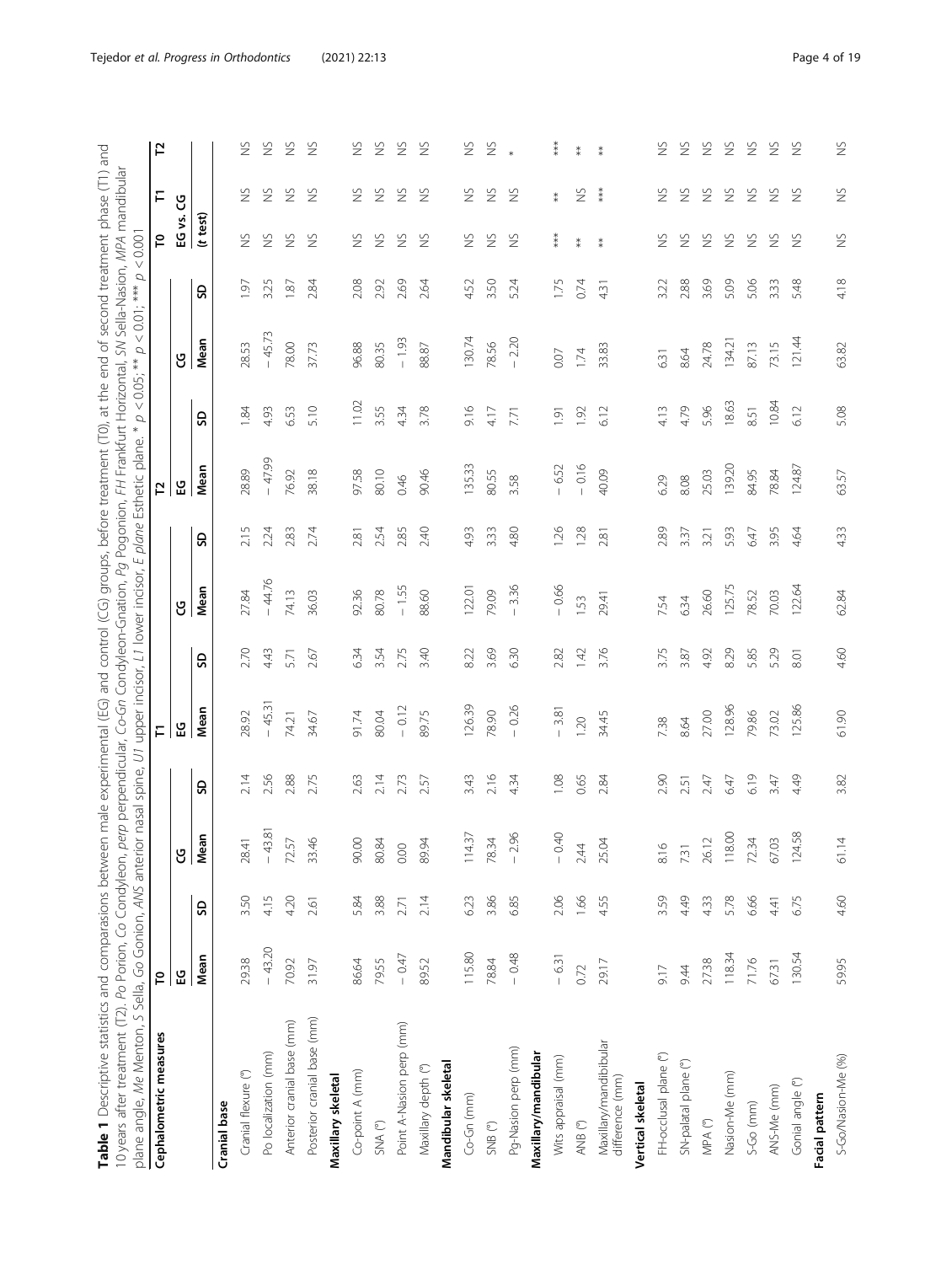| ween male experimental (EG) and control (CG) groups, before treatment (T0), at the end of second treatment phase (T1) and | on, perp perpendicular, Co-Gn Condyleon-Gnation, Pg Pogonion, FH Frankfurt Horizontal, SN Sella-Nasion, MPA mandibular | terior nasal spine, U1 upper incisor, L1 lower incisor, E plane Esthetic plane. * p < 0.05; ** p < 0.01; *** p < 0.001 (Continued) |  |
|---------------------------------------------------------------------------------------------------------------------------|------------------------------------------------------------------------------------------------------------------------|------------------------------------------------------------------------------------------------------------------------------------|--|
| <b>able 1</b> Descriptive statistics and comparasions bety                                                                | 10 years after treatment (T2). Po Porion, Co Condyled                                                                  | plane angle, Me Menton, S Sella, Go Gonion, ANS ar                                                                                 |  |

| plane angle, Me Menton, S Sella, Go Gonion, ANS anterior nasal spine, U1 upper incisor, L1 lower incisor, E p/ane Esthetic plane. * p < 0.05; ** p < 0.011 (Continued)<br>10 years after treatment (T2). Po Porion, Co Condyleon-Gration, Perpendicular, Gration, Pg Pogonion, FH Frankfurt Horizontal, SN Sella-Nasion, MPA mandibular |                |      |         |       |         |      |         |                |         |      |         |      |               |               |               |
|-----------------------------------------------------------------------------------------------------------------------------------------------------------------------------------------------------------------------------------------------------------------------------------------------------------------------------------------|----------------|------|---------|-------|---------|------|---------|----------------|---------|------|---------|------|---------------|---------------|---------------|
| Cephalometric measures                                                                                                                                                                                                                                                                                                                  | բ              |      |         |       | F       |      |         |                | 51      |      |         |      | Բ             | F             | 51            |
|                                                                                                                                                                                                                                                                                                                                         | ပ္မ            |      | ყ       |       | មួ      |      | ყ       |                | មួ      |      | ပ္ပ     |      | EG vs. CG     |               |               |
|                                                                                                                                                                                                                                                                                                                                         | Mean           | S    | Mean    | SD    | Mean    | SD   | Mean    | SD             | Mean    | SD   | Mean    | SD   | (t test)      |               |               |
| Facial axis (°)                                                                                                                                                                                                                                                                                                                         | 88.78          | 3.61 | 89.98   | 2.44  | 87.90   | 4.96 | 89.72   | 3.29           | 89.78   | 4.55 | 90.52   | 3.52 | $\frac{5}{2}$ | $\frac{5}{2}$ | $\frac{5}{2}$ |
| Interdental                                                                                                                                                                                                                                                                                                                             |                |      |         |       |         |      |         |                |         |      |         |      |               |               |               |
| Overjet (mm)                                                                                                                                                                                                                                                                                                                            | 0.23           | 2.35 | 416     | 1.12  | 2.36    | 0.39 | 2.10    | 1.10           | 126     | 1.63 | 3.73    | 0.85 | ***           | $\frac{8}{2}$ | ***           |
| Overbite (mm)                                                                                                                                                                                                                                                                                                                           | $\frac{49}{5}$ | 2.12 | 3.08    | 1.40  | 1.54    | 0.53 | 1.93    | 0.48           | 0.90    | 0.90 | 2.78    | 1.04 |               | ×             | ***           |
| Interincisal angle (°)                                                                                                                                                                                                                                                                                                                  | 134.90         | 8.67 | 133.32  | 10.21 | 129.52  | 5.98 | 124.60  | 5.77           | 133.07  | 6.23 | 130.94  | 7.05 | $\frac{5}{2}$ |               | S             |
| Molar relationship (mm)                                                                                                                                                                                                                                                                                                                 | $-3.26$        | 1.82 | $-0.59$ | 0.00  | $-2.54$ | 1.09 | $-2.44$ | 0.66           | $-3.30$ | 1.65 | $-2.57$ | 0.72 | ***           | $\frac{5}{2}$ | $\frac{5}{2}$ |
| Dentoalveolar                                                                                                                                                                                                                                                                                                                           |                |      |         |       |         |      |         |                |         |      |         |      |               |               |               |
| U1 to point A to Nasion<br>perp (mm)                                                                                                                                                                                                                                                                                                    | 4.54           | 1.53 | 4.62    | 57    | 6.22    | 1.29 | 5.89    | $\ddot{z}$     | 736     | 1.26 | 7.02    | 1.94 | $\frac{5}{2}$ | $\frac{8}{2}$ | $\frac{5}{2}$ |
| U1 to FH (°)                                                                                                                                                                                                                                                                                                                            | 111.99         | 5.63 | 76.     | 6.06  | 116.81  | 3.56 | 115.63  | 3.65           | 116.75  | 3.45 | 115.65  | 3.45 | ど             | $\frac{5}{2}$ | $\frac{5}{2}$ |
| L1 to A-Pg (mm)                                                                                                                                                                                                                                                                                                                         | 3.10           | 2.38 | 122     | 1.89  | 3.62    | 1.65 | 3.55    | 1.07           | 3.95    | 1.64 | 2.83    | 2.06 |               | $\frac{8}{2}$ | $\frac{5}{2}$ |
| L1 to MPA (°)                                                                                                                                                                                                                                                                                                                           | 87.28          | 4.64 | 92.58   | 3.30  | 86.90   | 5.81 | 93.98   | 2.66           | 85.76   | 4.39 | 93.47   | 2.79 | $*$           | ***           | ***           |
| Soft tissue relationship                                                                                                                                                                                                                                                                                                                |                |      |         |       |         |      |         |                |         |      |         |      |               |               |               |
| Lower lip to E plane (mm)                                                                                                                                                                                                                                                                                                               | $-0.82$        | 2.07 | $-0.69$ | 1.98  | $-1.75$ | 2.51 | $-1.61$ | 77             | 3.19    | 2.86 | 3.37    | 1.62 | $\frac{5}{2}$ | $\frac{5}{2}$ | š             |
| Upper lip to E plane (mm)                                                                                                                                                                                                                                                                                                               | $-2.77$        | 2.79 | $-2.14$ | 2.13  | $-3.74$ | 3.11 | $-4.06$ | $\overline{5}$ | 6.38    | 3.16 | 6.05    | 1.38 | $\frac{8}{2}$ | $\geq$        | $\frac{5}{2}$ |
| Nasiolabial angle (°)                                                                                                                                                                                                                                                                                                                   | 98.70          | 741  | 96.26   | 2.96  | 98.26   | 6.10 | 97.90   | 3.39           | 99.33   | 7.00 | 97.46   | 4.23 | $\frac{5}{2}$ | $\frac{5}{2}$ | $\frac{5}{2}$ |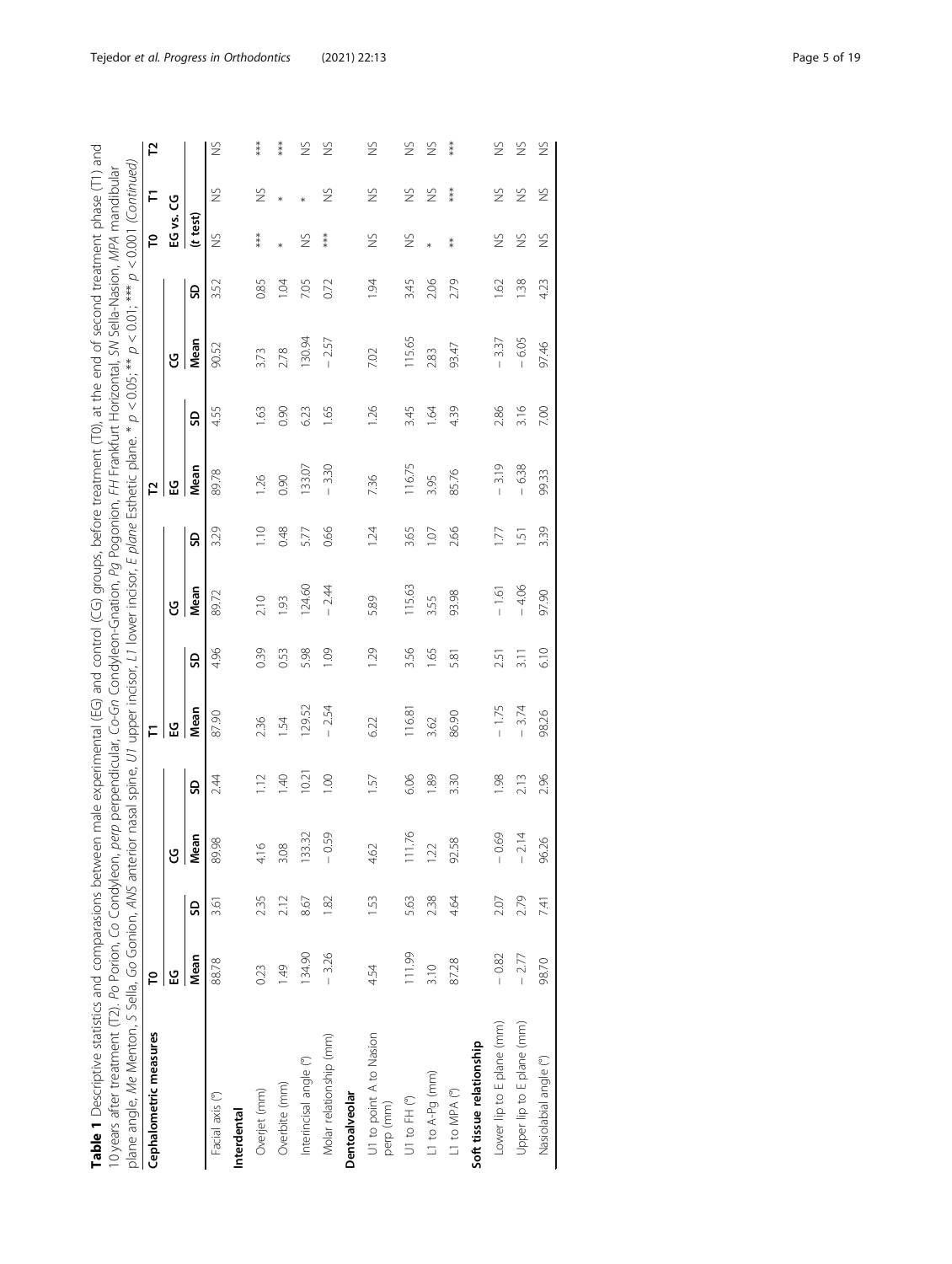<span id="page-5-0"></span>

| mandibular plane angle, Me Menton, S Sella, Go Gonion, ANS anterior nasal spine, U1 upper incisor, L1 lower incisor,<br>Cephalometric measures | ဥ        |      |          |      | F        |      |          |      | 7        |      |          |      | $\mathsf{P}$       | F             | 51            |
|------------------------------------------------------------------------------------------------------------------------------------------------|----------|------|----------|------|----------|------|----------|------|----------|------|----------|------|--------------------|---------------|---------------|
|                                                                                                                                                | ပ္ထ      |      | უ        |      | ပ္ယ      |      | ပ္ပ      |      | ပ္မ      |      | ყ        |      | EG vs.             | უ             |               |
|                                                                                                                                                | Mean     | SD   | Mean     | SD   | Mean     | SO   | Mean     | S    | Mean     | SD   | Mean     | S)   | $(t \text{ test})$ |               |               |
| Cranial base                                                                                                                                   |          |      |          |      |          |      |          |      |          |      |          |      |                    |               |               |
| Cranial flexure (°)                                                                                                                            | 28.01    | 2.36 | 28.20    | 1.82 | 28.63    | 2.23 | 28.93    | 1.95 | 28.99    | 2.00 | 29.50    | 1.69 | $\gtrapprox$       | $\frac{8}{2}$ | S             |
| Po localization (mm)                                                                                                                           | $-40.80$ | 2.40 | $-41.18$ | 2.47 | $-41,60$ | 3.11 | $-42.05$ | 2.39 | $-41.04$ | 3.59 | $-42.16$ | 2.47 | $\gtrapprox$       | $\gtrapprox$  | $\frac{5}{2}$ |
| Anterior cranial base (mm)                                                                                                                     | 66.04    | 3.69 | 58.40    | 2.41 | 69.97    | 3.48 | 70.57    | 2.58 | 72.06    | 3.81 | 72.12    | 2.79 |                    | $\gtrapprox$  | $\gtrapprox$  |
| Posterior cranial base (mm)                                                                                                                    | 29.60    | 2.27 | 31.60    | 2.43 | 33.34    | 2.94 | 33.10    | 2.28 | 33.54    | 3.41 | 33.76    | 2.14 |                    | $\gtrapprox$  | Š             |
| Maxillary skeletal                                                                                                                             |          |      |          |      |          |      |          |      |          |      |          |      |                    |               |               |
| Co-point A (mm)                                                                                                                                | 77.89    | 4.27 | 80.82    | 3.38 | 84.83    | 5.06 | 83.92    | 3.77 | 88.10    | 3.63 | 87.09    | 4.72 |                    | $\gtrapprox$  | $\gtrapprox$  |
| $\mathsf{SNA}\ \mathsf{(}^{\mathsf{o}}\!\mathsf{)}$                                                                                            | 79.87    | 2.77 | 78.60    | 3.40 | 80.28    | 2.82 | 77.85    | 3.90 | 80.74    | 3.52 | 78.18    | 4.07 | $\gtrapprox$       | $\gtrapprox$  | $\frac{5}{2}$ |
| Point A-Nasion perp (mm)                                                                                                                       | $-0.23$  | 3.33 | $-0.41$  | 2.31 | 0.35     | 3.32 | $-0.64$  | 3.97 | 121      | 3.71 | 0.61     | 3.06 | $\gtrapprox$       | $\gtrapprox$  | $\gtrapprox$  |
| Maxillary depth (°)                                                                                                                            | 89.77    | 3.77 | 89.57    | 2.33 | 90.37    | 3.40 | 89.35    | 3.86 | 91.20    | 3.56 | 90.59    | 2.97 | $\gtrapprox$       | $\frac{5}{2}$ | $\frac{5}{2}$ |
| Mandibular skeletal                                                                                                                            |          |      |          |      |          |      |          |      |          |      |          |      |                    |               |               |
| Co-Gn (mm)                                                                                                                                     | 106.18   | 5.41 | 08.06    | 7.07 | 118.11   | 4.83 | 114.44   | 4.81 | 124.60   | 6.33 | 119.88   | 5.69 | $\gtrapprox$       |               |               |
| SNB $(^\circ)$                                                                                                                                 | 79.98    | 2.46 | 76.53    | 3.31 | 79.99    | 3.01 | 76.64    | 3.67 | 80.40    | 3.80 | 76.80    | 433  | $\ddot{*}$         |               |               |
| Pg-Nasion perp (mm)                                                                                                                            | 0.66     | 4.51 | $-2.90$  | 5.22 | 1.92     | 6.35 | $-1.40$  | 6.71 | 4.57     | 6.66 | 1.96     | 6.28 | $\gtrapprox$       | $\frac{8}{2}$ | Š             |
| Maxillary/mandibular                                                                                                                           |          |      |          |      |          |      |          |      |          |      |          |      |                    |               |               |
| Wits appraisal (mm)                                                                                                                            | $-7.51$  | 2.70 | 0.18     | 2.00 | $-4.34$  | 2.20 | $-0.56$  | 1.59 | $-4.80$  | 2.89 | $-0.40$  | 1.98 | $***$              | $***$         | î             |
| ANB (°)                                                                                                                                        | $-0.21$  | 2.10 | 2.06     | 1.06 | 0.51     | 2.21 | 1.20     | 1.44 | 0.33     | 3.05 | 14       | 1.36 | $\stackrel{*}{*}$  | $\gtrapprox$  | $\frac{5}{2}$ |
| Maxillary/mandibular<br>difference (mm)                                                                                                        | 28.26    | 3.81 | 26.88    | 5.06 | 33.28    | 4.08 | 30.50    | 3.65 | 36.50    | 6.08 | 32.77    | 3.45 | $\gtrapprox$       | $\gtrapprox$  | $\frac{5}{2}$ |
| Vertical skeletal                                                                                                                              |          |      |          |      |          |      |          |      |          |      |          |      |                    |               |               |
| FH-occlusal plane (°)                                                                                                                          | 10.34    | 2.97 | 6.97     | 3.13 | 6.19     | 3.37 | 5.35     | 3.76 | 4.97     | 4.20 | 2.97     | 3.53 | $^{*}_{*}$         | S             | 2             |
| SN-palatal plane (°)                                                                                                                           | 832      | 2.36 | 7.38     | 2.67 | 7.86     | 3.00 | 8.87     | 3.75 | 8.31     | 2.85 | 8.06     | 2.30 | $\gtrapprox$       | $\gtrapprox$  | $\frac{5}{2}$ |
| $\ensuremath{\mathsf{MPA}}$<br>$(^\circ\!\!)$                                                                                                  | 27.12    | 4.53 | 25.16    | 4.23 | 26.33    | 5.83 | 24.60    | 4.88 | 24.86    | 5.49 | 22.66    | 5.53 | $\gtrapprox$       | $\gtrapprox$  | $\gtrapprox$  |
| Nasion-Me (mm)                                                                                                                                 | 107.94   | 7.17 | 112.14   | 8.00 | 120.90   | 5.84 | 118.66   | 5.33 | 125.14   | 7.02 | 122.23   | 5.91 | $\gtrapprox$       | $\gtrapprox$  | $\frac{5}{2}$ |
| S-Go (mm)                                                                                                                                      | 65.72    | 3.45 | 70.26    | 6.37 | 75.45    | 4.27 | 74.82    | 5.05 | 79.37    | 6.40 | 78.42    | 4.58 |                    | $\gtrapprox$  | $\gtrapprox$  |
| ANS-Me (mm)                                                                                                                                    | 61.07    | 4.63 | 64.57    | 5.24 | 68.43    | 5.36 | 67.94    | 4.81 | 71.60    | 6.59 | 69.84    | 5.31 | $\gtrapprox$       | $\gtrapprox$  | $\gtrapprox$  |
| Gonial angle (°)                                                                                                                               | 130.54   | 6.75 | 24.58    | 4.49 | 125.86   | 8.01 | 122.64   | 4.64 | 124.87   | 6.12 | 121.44   | 5.48 | $\ddagger$         | $\gtrapprox$  | $\frac{5}{2}$ |
| Facial pattern                                                                                                                                 |          |      |          |      |          |      |          |      |          |      |          |      |                    |               |               |
| S-Go/Nasion-Me (%)                                                                                                                             | 61.10    | 4.55 | 52.68    | 4.18 | 62.58    | 5.30 | 63.55    | 458  | 64.04    | 4.69 | 64.32    | 5.09 | $\gtrapprox$       | $\frac{8}{2}$ | $\gtrapprox$  |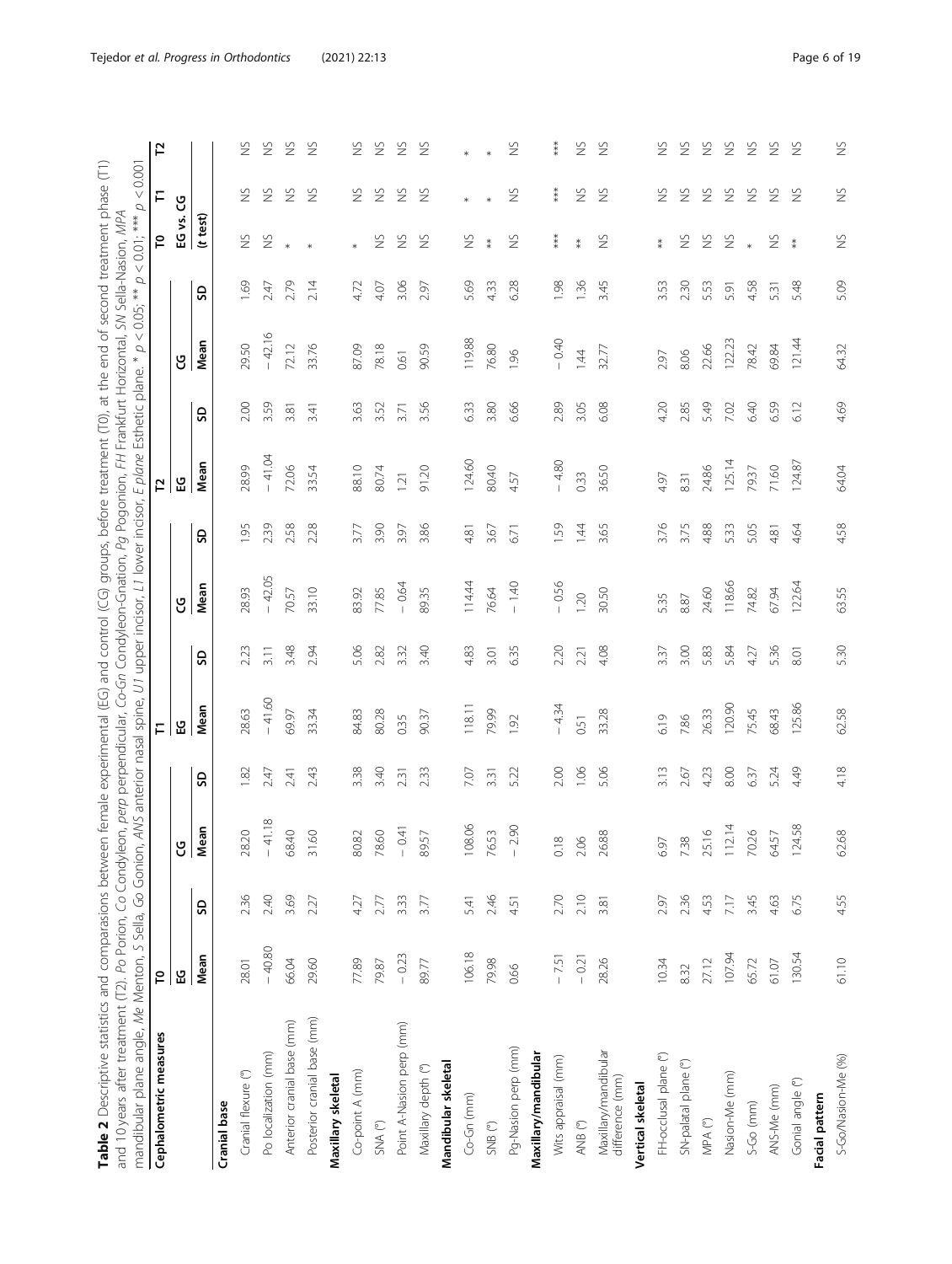$0.001$ Table 2 Descriptive statistics and comparasions between female experimental (EG) and control (CG) groups, before treatment (T0), at the end of second treatment phase (T1) **Table 2** Descriptive statistics and comparasions between female experimental (EG) and control (CG) groups, before treatment (T0), at the end of second treatment phase (T1) mandibular plane angle, Me Menton, S Sella, Go Gonion, ANS anterior nasal spine, U1 upper incisor, L1 lower incisor, E plane Esthetic plane. \* p < 0.05; \*\* p < 0.001 and 10 years after treatment (T2). Po Porion, Co Condyleon, perp perpendicular, Co-Gn Condyleon-Gnation, Pg Pogonion, FH Frankfurt Horizontal, SN Sella-Nasion, MPA<br>mandibular plane andle Me Menton S Sella Co Conion ANS ant and 10 years after treatment (T2). Po Porion, Co Condyleon, perp perpendicular, Co-Gn Condyleon-Gnation, Pg Pogonion, FH Frankfurt Horizontal, SN Sella-Nasion, MPA

| Cephalometric measures               | P           |       |                     |                  | F       |      |              |      | <b>Z</b> |                |         |                | P             | F             | 5             |
|--------------------------------------|-------------|-------|---------------------|------------------|---------|------|--------------|------|----------|----------------|---------|----------------|---------------|---------------|---------------|
|                                      | ្អូ         |       | ყ                   |                  | ្អូ     |      | ყ            |      | 오        |                | ყ       |                | EG vs.        | ყ             |               |
|                                      | <b>Mean</b> | SD    | Mean                | SD               | Mean    | SD   | Mean         | SD   | Mean     | G              | Mean    | S              | (t test)      |               |               |
| Facial axis (°)                      | 91.66       | 3.90  | 89.74               | 3.76             | 90.33   | 5.42 | 89.28        | 4.12 | 91.21    | 5.48           | 90.34   | 4.61           | $\frac{8}{2}$ | ž             | $\frac{5}{2}$ |
| Interdental                          |             |       |                     |                  |         |      |              |      |          |                |         |                |               |               |               |
| Overjet (mm)                         | $-131$      | 2.30  | Ś                   | 0.94             | 2.76    | 0.71 | 2.90         | 0.93 | 2.08     | $\overline{5}$ | 3.10    | 0.70           | $**$          | $\gtrapprox$  | 莱米            |
| Overbite (mm)                        | 0.28        | 1.52  | $\ddot{3}$          | 2.06             | 1.48    | 0.74 | 1.48         | 0.78 | 1.10     | $\Xi$          | 2.23    | 112            | $\ast$        | $\frac{5}{2}$ |               |
| Interincisal angle (°)               | 141.39      | 14.33 | 33.86               | 9.44             | 130.78  | 6.19 | 126.96       | 8.25 | 131.44   | 8.56           | 127.77  | 9.37           | $\frac{8}{2}$ | $\frac{6}{2}$ | $\frac{5}{2}$ |
| Molar relationship (mm)              | $-4.26$     | 2.16  | $-0.67$             | $\overline{121}$ | $-2.01$ | 1.12 | $-1.74$      | 0.74 | $-2.56$  | 132            | $-1.76$ | 0.82           | ***           | $\frac{8}{2}$ | S             |
| Dentoalveolar                        |             |       |                     |                  |         |      |              |      |          |                |         |                |               |               |               |
| U1 to point A to Nasion<br>perp (mm) | 3.50        | 2.04  | $\overline{4}$<br>Щ | 2.05             | 6.60    | 1.58 | 6.02         | 235  | 7.48     | 2.30           | 7.16    | 2.03           |               | $\frac{8}{2}$ | $\frac{5}{2}$ |
| U1 to FH (°)                         | 102.26      | 26.49 | 13.80               | 6.51             | 119.05  | 5.43 | 117.46       | 8.47 | 118.56   | 6.79           | 118.27  | 888            | $\frac{8}{2}$ | $\gtrapprox$  | $\frac{5}{2}$ |
| L1 to A-Pg                           | 3.01        | 1.74  | 29                  | 2.53             | 3.02    | 1.98 | 2.94         | 1.84 | 3.55     | 2.62           | 3.07    | 221            |               | $\frac{6}{2}$ | $\frac{5}{2}$ |
| L1 to MPA (°)                        | 82.54       | 6.64  | 87.85               | 5.43             | 83.86   | 6.44 | <b>10.16</b> | 6.04 | 85.13    | 731            | 92.16   | 4.23           |               | $*$           | $*$           |
| Soft tissue realtionship             |             |       |                     |                  |         |      |              |      |          |                |         |                |               |               |               |
| Lower lip to E plane (mm)            | $-0.64$     | 2.04  | 0.40                | 1.76             | $-1.50$ | 2.49 | $-1.24$      | 2.29 | 2.44     | 3.21           | 2.70    | 2.78           | $\frac{8}{2}$ | S             | $\frac{5}{2}$ |
| Upper lip to E plane (mm)            | $-4.08$     | 2.26  | 2.42                | 1.92             | $-4.26$ | 2.32 | $-3.86$      | 1.96 | 5.83     | 2.94           | 5.72    | $\overline{8}$ |               | $\frac{5}{2}$ | $\frac{5}{2}$ |
| Nasiolabial angle (°)                | 102.43      | 6.25  | 103.13              | 6.45             | 99.40   | 4.99 | 102.43       | 9.02 | 100.16   | 6.49           | 102.26  | 6.71           | $\frac{8}{2}$ | $\frac{8}{2}$ | S             |
|                                      |             |       |                     |                  |         |      |              |      |          |                |         |                |               |               |               |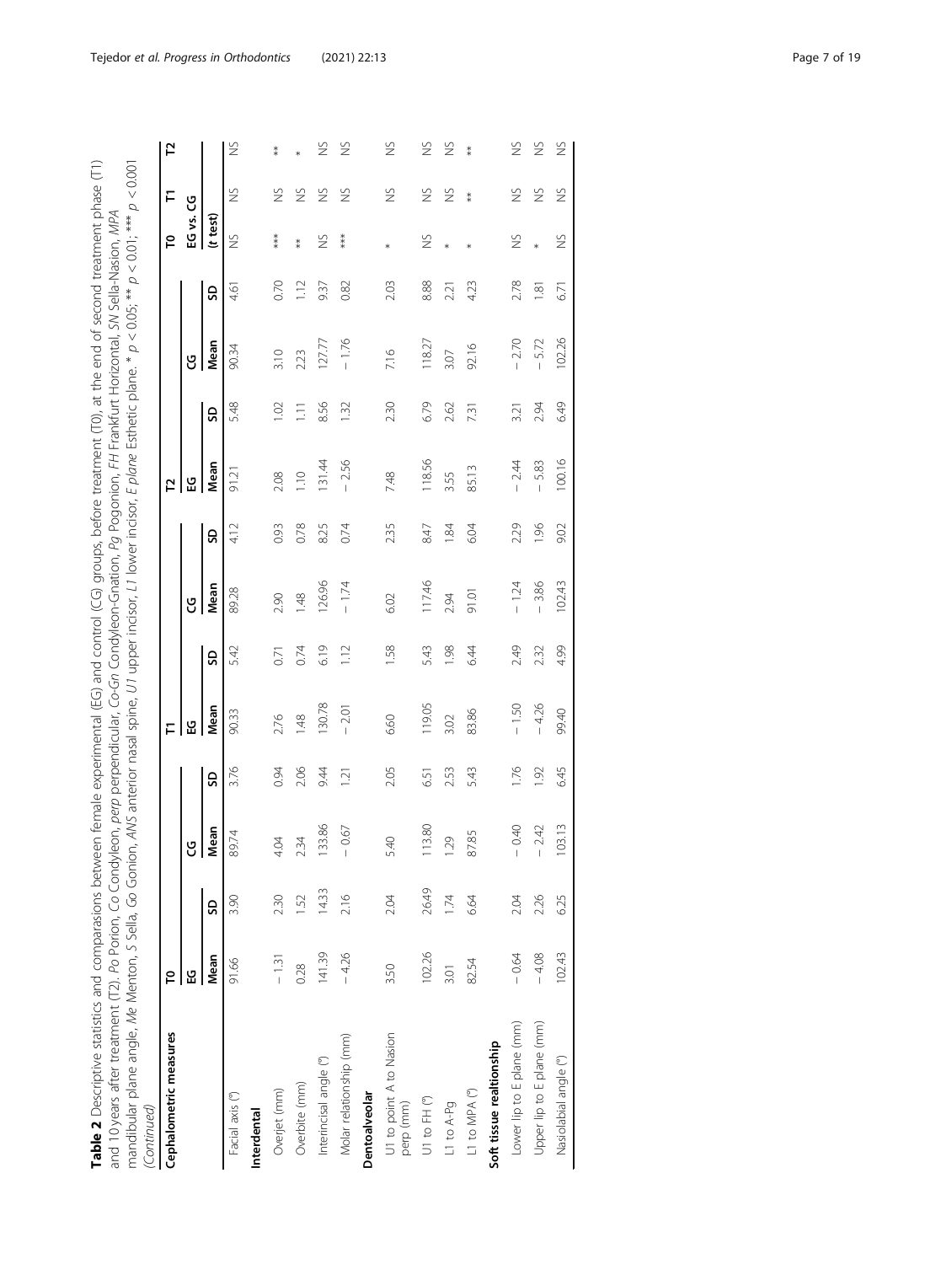mm), reduced maxillary length (Co-A) (77.89 ± 4.27 mm), an increased SNB angle  $(79.98 \pm 2.46^{\circ})$ , more negative ANB angle  $(-0.21 \pm 2.10^{\circ})$  and Wits appraisal  $(-7.51 \pm 2.70 \text{ mm})$ , an augmented occlusal plane inclination (10.34  $\pm$  2.97°), a larger gonial angle (130.54  $\pm$ 6.75°), lower posterior facial height (PFH) (65.72  $\pm$  3.45 mm), less overjet (− 1.31 ± 2.30 mm), less overbite (0.28 ± 1.52 mm), more negative molar relationship (more class III molar relationship) ( $-4.26 \pm 2.16$  mm), a more retruded upper incisor  $(3.50 \pm 2.04 \text{ mm})$ , more protruded lower incisor  $(3.01 \pm 1.74 \text{ mm})$  but in linguoversion (IMPA:  $82.54 \pm 6.64^{\circ}$ ), and more retruded upper lip (− 4.08 ± 2.26 mm). At T1, females with Class III exhibit an increased mandibular length (Co-Gn)  $(118.11 \pm 4.83)$ mm), a larger SNB angle (79.99  $\pm$  3.01°), more negative Wits appraisal ( $-4.34 \pm 2.20$  mm), and lower incisor in linguoversion (IMPA: 83.86  $\pm$  6.44°), compared to females with Class I. At T2, females with Class III continue to show a larger mandibular length (Co-Gn) (124.60 ± 6.33 mm), a larger SNB angle (80.40 ± 3.80°), more negative Wits appraisal (− 4.80 ± 2.89 mm), less overjet (2.08  $\pm$  1.02 mm), less overbite (1.10  $\pm$  1.11 mm), and lower incisor more lingually inclined  $(85.13 \pm 7.31^{\circ})$ than in females with Class I.

Table [3](#page-8-0) shows the differences observed during the periods T0–T1 and T1–T2 between females and males in the Class I group. During the treatment period (T0–T1), cranial deflection increases in females  $(0.73 \pm 1.70^{\circ})$  and decreases in males (–  $0.56 \pm 1.49^{\circ}$ ), the distance from Pg to the vertical plane increases more in females  $(1.50 \pm 3)$ mm), and the palatal plane angle (PP-SN) increases in females (1.49  $\pm$  3.15°) and decreases in males (– 0.96  $\pm$ 1.84°). In the T1-T2 interval, ACB increases more in males  $(3.87 \pm 2.64 \text{ mm})$ , the distance from point A to the vertical plane increases in females  $(1.26 \pm 1.55 \text{ mm})$ and decreases in males (− 0.38 ± 1.19 mm), mandibular length increases more in males  $(8.72 \pm 3.61 \text{ mm})$  along with maxillomandibular difference  $(4.42 \pm 3.20 \text{ mm})$ , the palatal plane angle (PP-SN) is reduced in females (− 0.80  $\pm$  2.67°) and increased in males (2.29  $\pm$  2.94°), the anterior and posterior facial heights (AFH and PFH) increase more in males (AFH: (38.46 ± 3.08 mm) and PFH: (8.61 ±3.56 mm)), overjet remains the same in females and increases more in males( $1.62 \pm 1.34$  mm); finally, the interincisal angle increases more in males  $(6.34 \pm 4.41^{\circ})$ .

Table [4](#page-10-0) shows the comparison of the differences between males and females in the Class III group during the periods T0–T1 and T1–T2. In the T0–T1 period, the only variable showing a significant difference is overjet. Women show larger changes in overjet, with better outcomes during treatment than males (women:  $4.07 \pm$ 2.44 mm/men:  $2.12 \pm 2.27$  mm). In the T1-T2 period, the position of the Porion (Po) increases slightly in females  $(0.56 \pm 3.25 \text{ mm})$  and decreases in males  $(-2.68$ 

Finally, Tables [5](#page-12-0) and [6](#page-14-0) show the comparison of the differences by sex between Class III and Class I malocclusion in periods T0–T1 and T1–T2, respectively. In the T0–T1 period (Table [5](#page-12-0)), in females with Class III malocclusion, there is a larger increase in PCB  $(3.74 \pm$ 1.90 mm), maxillary length  $(6.94 \pm 3.97 \text{ mm})$ , mandibular length  $(11.92 \pm 5.13 \text{ mm})$ , and facial heights (anterior  $(12.96 \pm 5.33 \text{ mm})$ , posterior  $(9.72 \pm 3.50 \text{ mm})$ , and inferior (7.36  $\pm$  3.76 mm)); Wits appraisal increases (3.16  $\pm$ 1.77 mm) while in Class I, it becomes slightly more negative  $(-0.74 \pm 1.21 \text{ mm})$ ; the ANB angle increases (0.72 ± 1.58°) while in Class I, it decreases (- 0.85 ± 1.18°); the oclusal plane angle (OP-FH) decreases more in Class III ( $-4.14 \pm 3.10^{\circ}$ ); overjet and overbite increase in Class III (overjet:  $4.07 \pm 2.44$  mm/overbite:  $1.20 \pm 1.20$ 1.55 mm) and decrease in Class I (overjet:  $-1.14 \pm 1.48$ mm/overbite:  $-0.85 \pm 1.89$  mm); the molar relationship changes from class III to class I values in the Class III group, the upper incisor is more protruded  $(3.10 \pm 2.82)$ mm) and the lower incisor less protruded  $(3.10 \pm 2.82)$ mm) in Class III.

In males, there is a larger increase in ACB  $(3.28 \pm$ 2.16 mm), anterior facial height (ANS-Me) (5.70  $\pm$  3.43 mm), and maxillary length  $(5.10 \pm 3.66 \text{ mm})$ , point A is protruded  $(0.35 \pm 2.16 \text{ mm})$  while it is retruded in Class I (− 1.56  $\pm$  1.10 mm), maxillary depth increases (0.23  $\pm$ 2.20°) while it decreases in Class I ( $-1.34 \pm 0.84$ °), the ANB angle and Wits appraisal increase (ANB: 0.48 ± 1.84 $\degree$ /Wits: 2.50  $\pm$  2.12 mm) while they decrease in Class I (ANB: -0.91 ± 1.12°/Wits: − 0.26 ± 0.82 mm), overjet increases  $(2.12 \pm 2.27 \text{ mm})$  while it decreases in Class I (− 2.06 ± 1.48 mm). Molar relationship improves from class III to class I in Class III males, while it tends towards class III in Class I males. The lower incisor is more protruded in Class I (2.33  $\pm$  1.55 mm) than in Class III ( $0.52 \pm 1.50$  mm) subjects.

In the  $T1-T2$  period (Table [6\)](#page-14-0), for females, the only significant differences between the two groups were overjet and overbite, which were reduced in Class III (overjet: − 0.68 ± 0.70 mm/overbite: − 0.38 ± 0.75 mm) while they increased in Class I (overjet:  $0.20 \pm 1.15$  mm/ overbite:  $0.74 \pm 1.31$  mm). Males show more significant differences: the SNB angle increases in Class III (1.65  $\pm$ 2.32°) while it decreases in Class I ( $-$  0.53  $\pm$  1.71°); Wits appraisal, the ANB angle, and the palatal plane angle are significantly reduced in Class III (Wits:  $-2.70 \pm 2.53$ mm/ANB: − 1.37 ± 1.06/PP-SN: − 0.55 ± 3.05°); PFH increased less in Class III (5.09  $\pm$  5.45 mm) than in Class I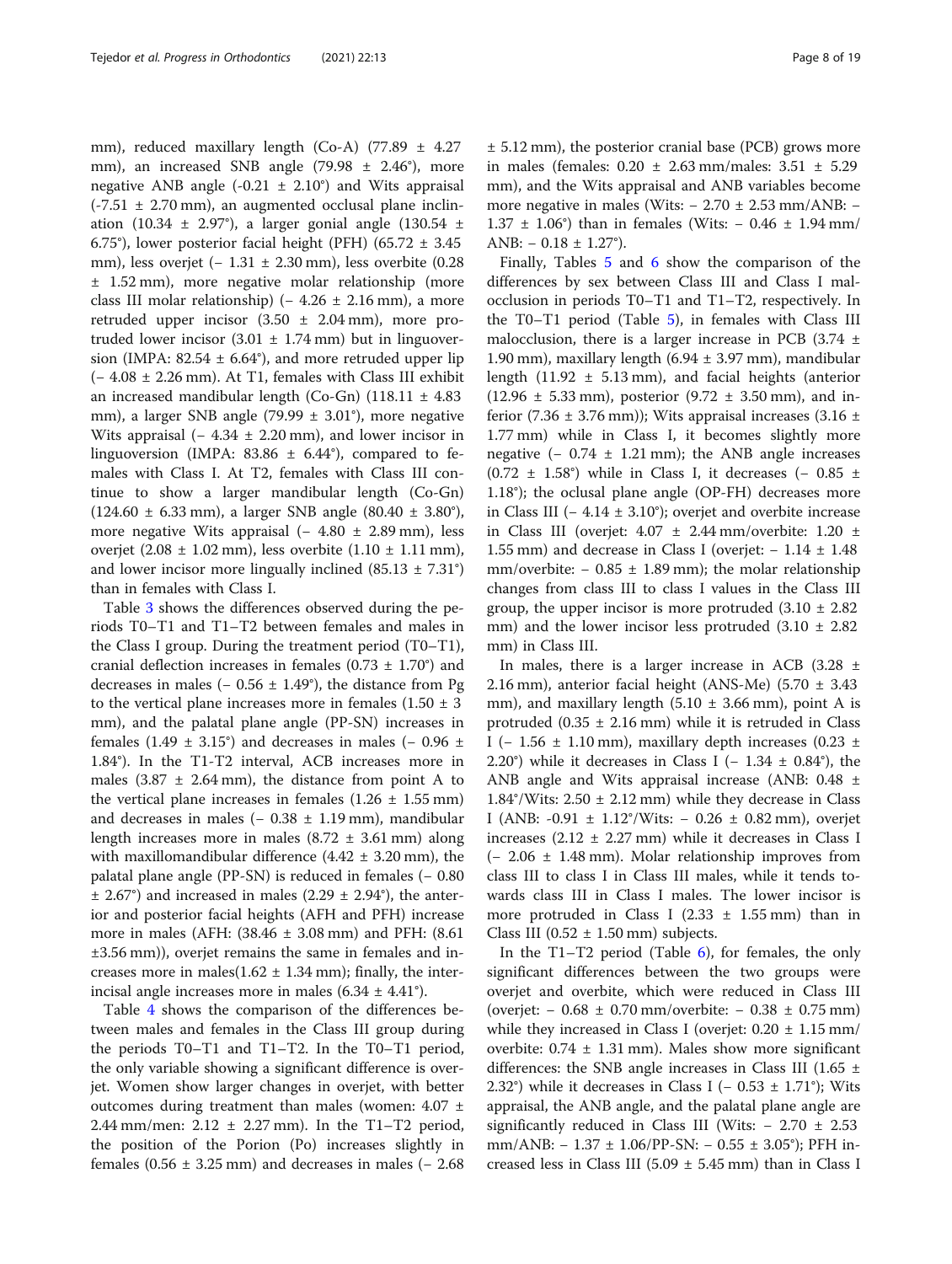Table 3 Comparison between females and males during the periods T0–T1 and T1–T2 in the Class I group. Po Porion, Co Condyleon, *perp* perpendicular, Co-Gn<br>Condyleon-Gnation, Pg Pogonion, FH Frankfurt Horizontal, SM Sella-N Condyleon-Gnation, Pg Pogonion, FH Frankfurt Horizontal, SN Sella-Nasion, MPA mandibular plane angle, Me Menton, S Sella; Go Gonion, ANS anterior nasal spine, U1 Table 3 Comparison between females and males and males during the periods T1–T2 in the Class I group. Po Porion, Co Condyleon, perpendicular, Co-Gn

<span id="page-8-0"></span>

| upper incisor, L1 lower incisor, E plane Esthetic plan |           |                  |         |      |           |                 |                                  |                |                          |                          |
|--------------------------------------------------------|-----------|------------------|---------|------|-----------|-----------------|----------------------------------|----------------|--------------------------|--------------------------|
| Cephalometric measures                                 | $T0 - T1$ |                  |         |      | $T1 - T2$ |                 |                                  |                | Female vs. male<br>T0-T1 | Female vs. male<br>T1-T2 |
|                                                        | Female    |                  | Male    |      | Female    |                 | Male                             |                | t test                   | t-test                   |
|                                                        | Mean      | S)               | Mean    | S)   | Mean      | <u>ទ</u>        | Mean                             | S              | Significance             | Significance             |
| Cranial base                                           |           |                  |         |      |           |                 |                                  |                |                          |                          |
| Cranial flexure (°)                                    | 0.73      | 1.70             | 0.56    | 1.49 | 0.56      | $\frac{38}{2}$  | 0.68                             | 1.46           |                          | $\gtrapprox$             |
| Po localization (mm)                                   | $-0.87$   | 2.30             | $-0.95$ | 1.51 | $-0.10$   | $\overline{17}$ | $-0.96$                          | 1.95           | S                        | $\frac{6}{2}$            |
| Anterior cranial base (mm)                             | 2.16      | 2.55             | 1.56    | 2.05 | 1.60      | 141             | 3.87                             | 2.64           | $\gtrapprox$             | ŧ                        |
| Posterior cranial base (mm)                            | 1.50      | 2.31             | 256     | 1.69 | 0.66      | 1.42            | 1.70                             | 1.53           | $\gtrapprox$             | $\gtrapprox$             |
| Maxillary skeletal                                     |           |                  |         |      |           |                 |                                  |                |                          |                          |
| Co-point A (mm)                                        | 3.09      | 2.16             | 236     | 2.24 | 3.17      | 2.16            | 4.51                             | 2.08           | $\gtrapprox$             | $\gtrapprox$             |
| $\mathsf{SNA}\ \mathsf{(}^\circ\!\!\!)$                | $-0.75$   | 2.07             | $-0.06$ | 1.04 | 0.32      | 1.22            | $-0.42$                          | 1.08           | $\gtrapprox$             | $\gtrapprox$             |
| Point A-Nasion perp (mm)                               | $-0.23$   | 2.23             | $-1.56$ | 1.10 | 1.26      | $-55$           | $-0.38$                          | $\frac{6}{11}$ | $\gtrapprox$             | $\ddot{x}$               |
| Maxillary depth (°)                                    | $-0.22$   | 2.09             | $-1.34$ | 0.84 | 1.24      | 1.63            | 0.26                             | 1.26           | $\frac{5}{2}$            | $\gtrapprox$             |
| Mandibular skeletal                                    |           |                  |         |      |           |                 |                                  |                |                          |                          |
| Co-Gn (mm)                                             | 6.38      | 4.06             | 7.64    | 3.77 | 5.44      | 3.15            | 8.72                             | 3.61           | $\gtrapprox$             |                          |
| SNB $(^\circ)$                                         | 0.11      | 1.60             | 0.74    | 1.59 | 0.16      | $147$           | $-0.53$                          | 1.71           | $\geq$                   | $\frac{8}{2}$            |
| Pg-Nasion perp (mm)                                    | 1.50      | 3.00             | $-0.40$ | 1.83 | 3.37      | 4.28            | 1.16                             | 2.30           |                          | $\gtrapprox$             |
| Maxillary/mandibular                                   |           |                  |         |      |           |                 |                                  |                |                          |                          |
| Wits appraisal (mm)                                    | $-0.74$   | $\overline{121}$ | $-0.26$ | 0.82 | 0.16      | 0.80            | 0.73                             | 1.25           | $\gtrapprox$             | $\gtrapprox$             |
| ANB $(^\circ\!)$                                       | $-0.85$   | 1.18             | $-0.91$ | 1.12 | 0.23      | 0.88            | 0.20                             | 1.16           | $\gtrapprox$             | $\gtrapprox$             |
| Maxillary/mandibibular<br>difference (mm)              | 3.62      | 2.20             | 437     | 2.16 | 2.26      | 1.88            | 4.42                             | 3.20           | $\gtrapprox$             |                          |
| Vertical skeletal                                      |           |                  |         |      |           |                 |                                  |                |                          |                          |
| FH-occlusal plane (°)                                  | $-1.62$   | 2.64             | $-0.62$ | 2.78 | $-2.38$   | 2.64            | $-1.22$                          | 2.26           | $\gtrapprox$             | $\gtrapprox$             |
| SN-palatal plane (°)                                   | 1.49      | 3.15             | $-0.96$ | 1.84 | $-0.80$   | 2.67            | 2.29                             | 2.94           |                          | $\ddagger$               |
| $\ensuremath{\mathsf{MPA}}$<br>$(^\circ\!)$            | $-0.56$   | 2.22             | 0.47    | 1.99 | $-1.93$   | 2.81            | $-1.82$                          | 2.18           | $\gtrapprox$             | $\gtrapprox$             |
| Nasion-Me (mm)                                         | 6.52      | 5.54             | 7.75    | 4.87 | 3.56      | 2.52            | 8.46                             | 3.08           | $\gtrapprox$             | $***$                    |
| S-Go (mm)                                              | 4.55      | 4.64             | 6.17    | 3.36 | 3.60      | 3.36            | 8.61                             | 3.56           | $\frac{\varsigma}{2}$    | $***$                    |
| ANS-Me (mm)                                            | 3.37      | 3.25             | 3.00    | 2.97 | 1.90      | 1.86            | 3.12                             | 2.28           | $\gtrapprox$             | $\gtrapprox$             |
| Gonial angle (°)                                       | $-1.94$   | 1.99             | $-1.74$ | 2.69 | $-1.20$   | 4.74            | 3.90<br>$\overline{\phantom{a}}$ | 6.82           | $\gtrapprox$             | $\gtrapprox$             |
| Facial pattern                                         |           |                  |         |      |           |                 |                                  |                |                          |                          |
| S-Go/Nasion-Me (%)                                     | 0.86      | 2.30             | 1.70    | 1.56 | 0.77      | 2.03            | 0.97                             | 2.46           | $\gtrapprox$             | $\gtrapprox$             |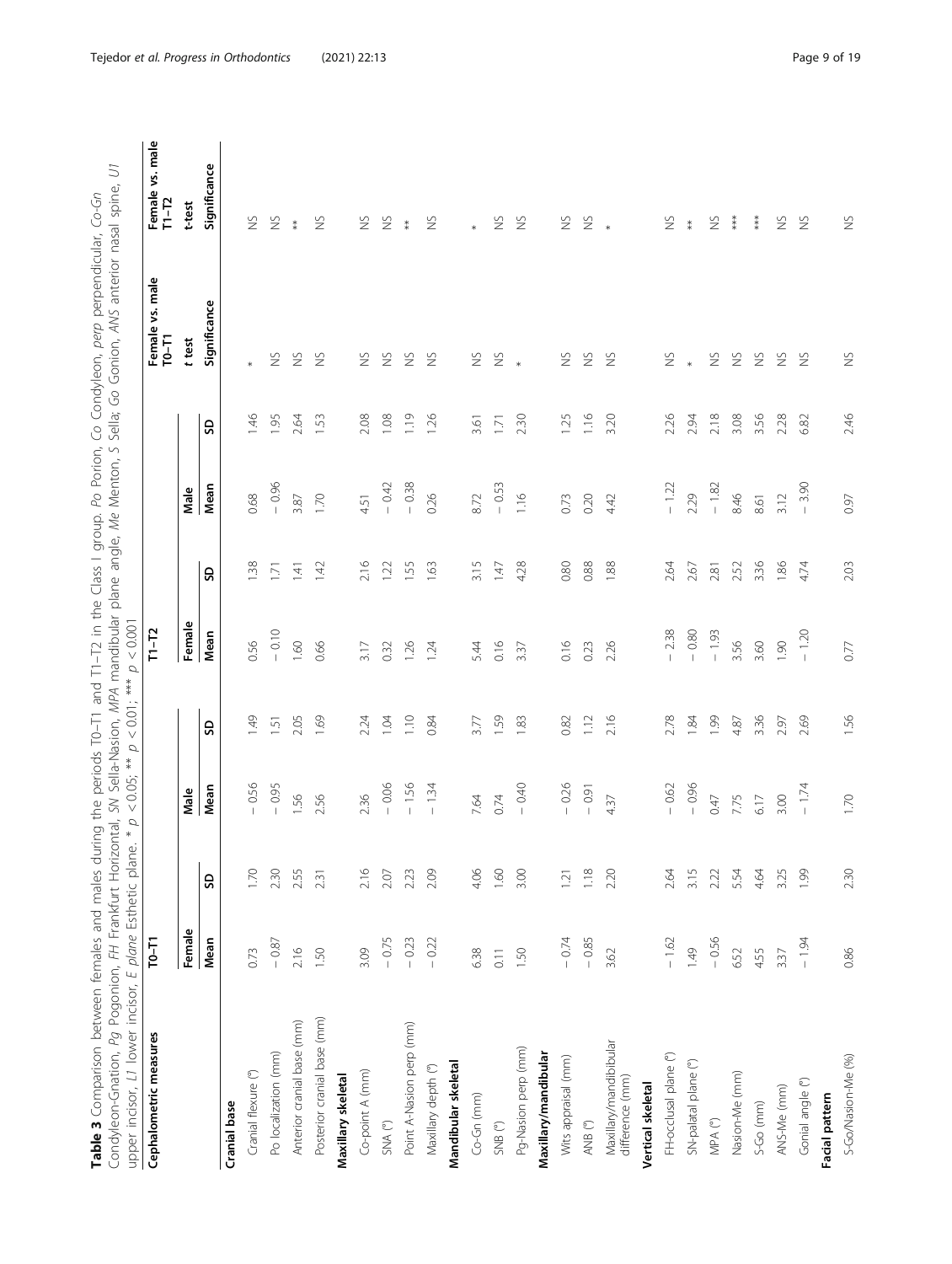| ales during the periods T0-T1 and T1-T2 in the Class I group. Po Porion, Co Condyleon, perp perpendicular, Co-Gn | Horizontal, SN Sella-Nasion, <i>MPA</i> mandibular plane angle, Me Menton, S Sella; Go Gonion, ANS anterior nasal spine, <i>UT</i> |                                                                     |  |
|------------------------------------------------------------------------------------------------------------------|------------------------------------------------------------------------------------------------------------------------------------|---------------------------------------------------------------------|--|
|                                                                                                                  |                                                                                                                                    | c plane. * $p < 0.05$ ; ** $p < 0.01$ ; *** $p < 0.001$ (Continued) |  |
|                                                                                                                  |                                                                                                                                    |                                                                     |  |
|                                                                                                                  |                                                                                                                                    |                                                                     |  |
|                                                                                                                  |                                                                                                                                    |                                                                     |  |
|                                                                                                                  |                                                                                                                                    |                                                                     |  |
| males and mai                                                                                                    | ondulenciation <i>Po</i> Pogonion <i>FH</i> Eranbi.                                                                                | oper incisor, $L1$ lower incisor, $\pm$ plane Estheti               |  |
| etween ter                                                                                                       |                                                                                                                                    |                                                                     |  |
| ble 3 Comparison bet                                                                                             |                                                                                                                                    |                                                                     |  |
|                                                                                                                  |                                                                                                                                    |                                                                     |  |

| Cephalometric measures               | $T0-T1$ |               |                |             | $T1 - T2$     |                  |         |       | Female vs. male<br>$T0-T1$ | Female vs. male<br>$T1-T2$ |
|--------------------------------------|---------|---------------|----------------|-------------|---------------|------------------|---------|-------|----------------------------|----------------------------|
|                                      | Female  |               | Male           |             | Female        |                  | Male    |       | t test                     | t-test                     |
|                                      | Mean    | g             | Mean           | SD          | Mean          | SD               | Mean    | SD    | Significance               | Significance               |
| Facial axis (°)                      | $-0.46$ | $\frac{8}{5}$ | $-0.26$        | 1.53        | 1.06          | 1.49             | 0.79    | 1.20  | $\frac{5}{2}$              | $\frac{8}{2}$              |
| Interdental                          |         |               |                |             |               |                  |         |       |                            |                            |
| Overjet (mm)                         | $-1.14$ | 148           | $-2.06$        | 1.48        | 0.20          | 1.15             | 1.62    | 1.34  | $\frac{5}{2}$              | $*$                        |
| Overbite (mm)                        | $-0.85$ | 89.           | $-1.14$        | <b>1.50</b> | 0.74          | $\overline{131}$ | 0.84    | 1.02  | $\gtrapprox$               | $\frac{1}{2}$              |
| Interincisal angle (°)               | $-6.90$ | 11.73         | $-8.72$        | 13.10       | 0.81          | 8.79             | 6.34    | 4.41  | $\frac{5}{2}$              |                            |
| Molar relationship (mm)              | $-1.06$ | 23            | $-1.85$        | 1.27        | $-0.02$       | 0.81             | $-0.12$ | $\Xi$ | $\frac{5}{2}$              | $\frac{5}{2}$              |
| Dentoalveolar                        |         |               |                |             |               |                  |         |       |                            |                            |
| U1 to point A to Nasion<br>perp (mm) | 0.62    | 2.71          | 127            | 1.35        | $\frac{4}{1}$ | 0.85             | 112     | 1.19  | š                          | ž                          |
| U1 to FH (°)                         | 3.66    | 10.42         | 3.86           | 7.09        | 0.80          | 5.76             | 0.02    | 2.43  | $\frac{5}{2}$              | $\gtrapprox$               |
| L1 to A-Pg (mm)                      | 1.65    | 2.07          | 2.33           | 1.55        | 0.12          | 147              | $-0.72$ | 1.52  | $\frac{5}{2}$              | $\frac{5}{2}$              |
| L1 to MPA (°)                        | 3.16    | 6.18          | $\frac{40}{5}$ | 3.57        | 1.15          | 4.41             | $-0.51$ | 1.81  | $\frac{5}{2}$              | $\frac{8}{2}$              |
| Soft tissue relationship             |         |               |                |             |               |                  |         |       |                            |                            |
| Lower lip to E plane (mm)            | $-0.83$ | 2.06          | $-0.92$        | 1.42        | $-1.46$       | 2.30             | $-1.76$ | 0.85  | $\frac{5}{2}$              | $\frac{8}{2}$              |
| Upper lip to E plane (mm)            | $-1.44$ | 2.12          | $-1.92$        | 1.37        | $-1.86$       | 2.03             | $-1.98$ | 0.95  | $\gtrapprox$               | $\gtrapprox$               |
| Nasiolabial angle (°)                | $-0.70$ | 6.63          | 1.63           | 2.04        | $-0.16$       | 5.68             | 0.43    | 2.10  | š                          | $\frac{8}{2}$              |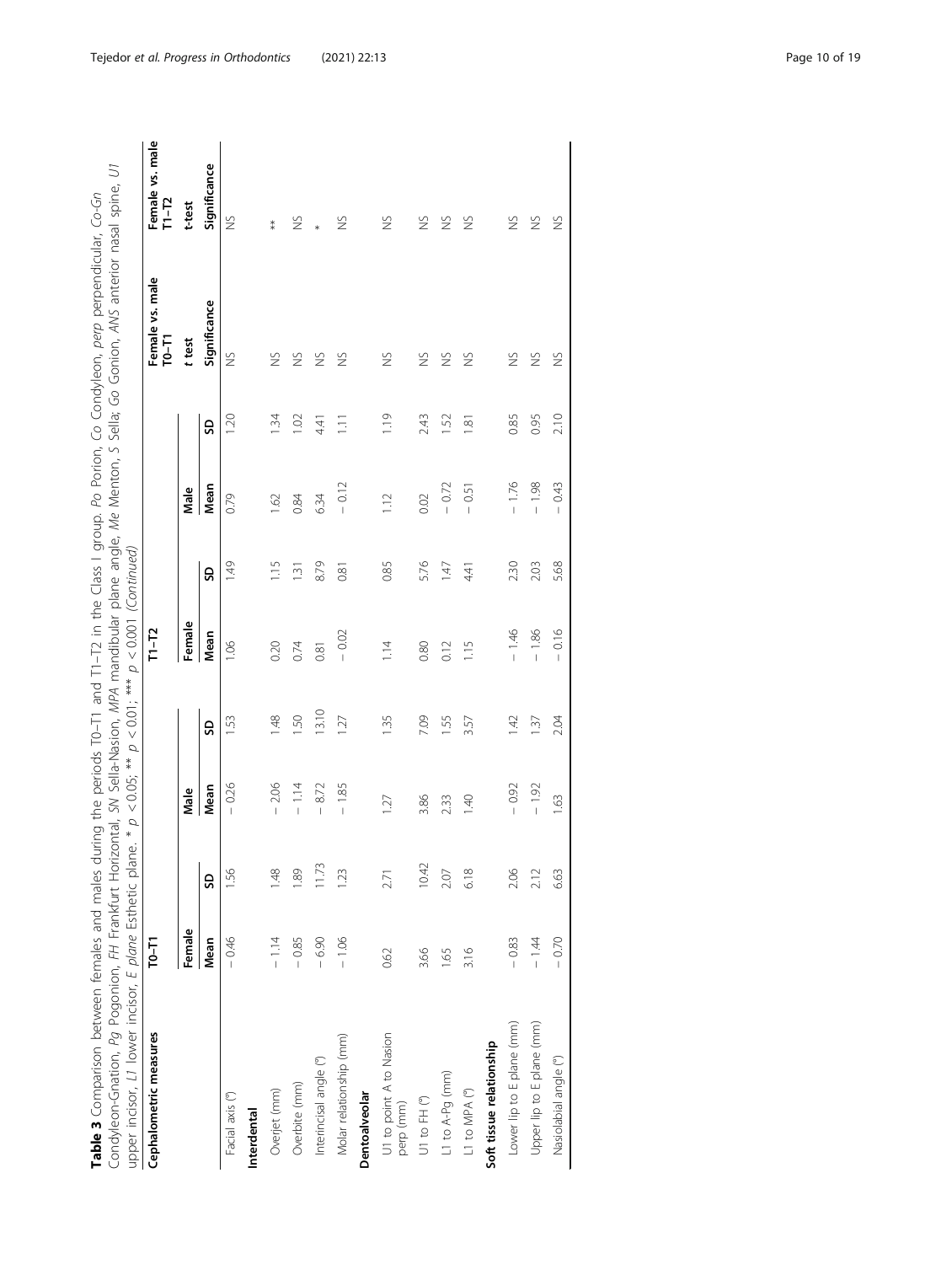<span id="page-10-0"></span>**Table 4** Comparison between females and males during the periods T0–T1 and T1–T2 in the Class III group. *Po* Porion, Co Condyleon, *per*p perpendicular, Co-Gn Condyleon-Gnation,<br>*Pg* Pogonion, FH Frankfurt Horizontal, SN Pg Pogonion, FH Frankfurt Horizontal, SN Sella-Nasion, MPA mandibular plane angle, Me Menton, S Sella, Go Gonion, ANS anterior nasal spine, U1 upper incisor, L1 lower incisor, E plane Table 4 Comparison between females and males and males and males are periods T0–T1 and T1–T2 in the Class III group. Po Porion, Co Condyleon, perp perpendicular, Co-Gn Condyleon-Gnation,

| Esthetic plane. $* p < 0.05$                        |           |      |         |      |         |      |         |             |                            |                              |
|-----------------------------------------------------|-----------|------|---------|------|---------|------|---------|-------------|----------------------------|------------------------------|
| Cephalometric measures                              | $T0 - T1$ |      |         |      | $T1-T2$ |      |         |             | Female vs. male<br>$T0-T1$ | Female vs. male<br>$T1 - T2$ |
|                                                     | Female    |      | Male    |      | Female  |      | Male    |             | t test                     | t test                       |
|                                                     | Mean      | S    | Mean    | S)   | Mean    | S)   | Mean    | S)          | Significance               | Significance                 |
| Cranial base                                        |           |      |         |      |         |      |         |             |                            |                              |
| Cranial flexure (°)                                 | 0.62      | 2.67 | 0.46    | 1.26 | 0.36    | 2.14 | $-0.02$ | <b>1.55</b> | $\gtrapprox$               | $\gtrapprox$                 |
| Po localization (mm)                                | $-0.80$   | 2.29 | $-2.11$ | 2.51 | 0.56    | 3.25 | $-2.68$ | 5.12        | $\gtrapprox$               | $\ast$                       |
| Anterior cranial base (mm)                          | 3.93      | 2.49 | 3.28    | 2.16 | 2.08    | 2.74 | 2.71    | 2.69        | $\gtrapprox$               | $\gtrapprox$                 |
| Posterior cranial base (mm)                         | 3.74      | 1.90 | 2.70    | 1.92 | 0.20    | 2.63 | 3.51    | 5.29        | $\frac{5}{2}$              | $\ast$                       |
| Maxillary skeletal                                  |           |      |         |      |         |      |         |             |                            |                              |
| Co-point A (mm)                                     | 6.94      | 3.97 | 5.10    | 3.66 | 3.26    | 3.67 | 5.84    | 10.81       | $\gtrapprox$               | $\gtrapprox$                 |
| $\mathsf{SNA}\ \mathsf{(}^{\mathsf{o}}\!\mathsf{)}$ | 0.41      | 2.11 | 0.49    | 1.35 | 0.45    | 3.54 | 0.06    | 132         | $\gtrapprox$               | $\gtrapprox$                 |
| Point A-Nasion perp (mm)                            | 0.58      | 2.14 | 0.35    | 2.16 | 0.86    | 1.83 | 0.58    | 2.97        | $\gtrapprox$               | $\frac{5}{2}$                |
| Maxillary depth (°)                                 | 0.60      | 2.57 | 0.23    | 2.20 | 0.82    | 1.64 | 0.70    | 2.64        | $\frac{5}{2}$              | $\gtrapprox$                 |
| Mandibular skeletal                                 |           |      |         |      |         |      |         |             |                            |                              |
| $Co-Gn$ (mm)                                        | 11.92     | 5.13 | 10.58   | 6.77 | 6.49    | 5.98 | 8.94    | 9.02        | $\gtrapprox$               | $\gtrapprox$                 |
| $\mathsf{SNB}\ (^\circ\!)$                          | 0.00      | 2.28 | 0.06    | 1.12 | 0.41    | 2.59 | 1.65    | 2.32        | $\frac{5}{2}$              | $\frac{5}{2}$                |
| Pg-Nasion perp (mm)                                 | 1.26      | 4.61 | 0.22    | 5.46 | 2.65    | 3.49 | 3.84    | 4.96        | $\frac{5}{2}$              | $\frac{8}{2}$                |
| Maxillary/mandibular                                |           |      |         |      |         |      |         |             |                            |                              |
| Wits appraisal (mm)                                 | 3.16      | 1.77 | 2.50    | 2.12 | $-0.46$ | 1.94 | $-2.70$ | 2.53        | $\gtrapprox$               | $\ast$                       |
| ANB (°)                                             | 0.72      | 1.58 | 0.48    | 1.84 | $-0.18$ | 127  | $-1.37$ | 1.06        | $\gtrapprox$               |                              |
| Maxillary/mandibibular<br>difference (mm)           | 5.02      | 3.50 | 5.28    | 4.81 | 3.22    | 3.23 | 5.64    | 7.62        | $\frac{5}{2}$              | $\gtrapprox$                 |
| Vertical skeletal                                   |           |      |         |      |         |      |         |             |                            |                              |
| FH-occlusal plane (°)                               | $-4.14$   | 3.10 | $-1.78$ | 4.22 | $-1.22$ | 2.46 | $-1.09$ | 3.55        | $\gtrapprox$               | $\gtrapprox$                 |
| SN-palatal plane (°)                                | $-0.46$   | 2.19 | 0.80    | 2.05 | 0.45    | 2.12 | $-0.55$ | 3.05        | $\frac{5}{2}$              | $\frac{\sqrt{2}}{2}$         |
| $\ensuremath{\mathsf{MPA}}$<br>$(^\circ)$           | $-0.79$   | 2.94 | $-0.38$ | 2.81 | $-1.47$ | 2.95 | $-1.96$ | 2.88        | $\frac{5}{2}$              | $\frac{5}{2}$                |
| Nasion-Me (mm)                                      | 12.96     | 5.33 | 10.62   | 6.70 | 4.24    | 6.33 | 10.24   | 19.48       | $\gtrapprox$               | $\frac{8}{2}$                |
| $S-Go$ (mm)                                         | 9.72      | 3.50 | 8.10    | 5.16 | 3.92    | 3.59 | 5.09    | 5.45        | $\gtrapprox$               | $\gtrapprox$                 |
| ANS-Me (mm)                                         | 7.36      | 3.76 | 5.70    | 3.43 | 3.17    | 3.29 | 5.82    | 11.59       | $\gtrapprox$               | $\gtrapprox$                 |
| Gonial angle (°)                                    | $-4,68$   | 5.33 | $-2.42$ | 3.39 | $-0.98$ | 4.55 | $-1.08$ | 3.32        | $\frac{\varsigma}{2}$      | $\frac{\sqrt{2}}{2}$         |
| Facial pattern                                      |           |      |         |      |         |      |         |             |                            |                              |
| S-Go/Nasion-Me (%)                                  | 1.48      | 2.28 | 1.95    | 1.78 | 1.46    | 2.76 | 1.66    | 2.04        | $\gtrapprox$               | $\gtrapprox$                 |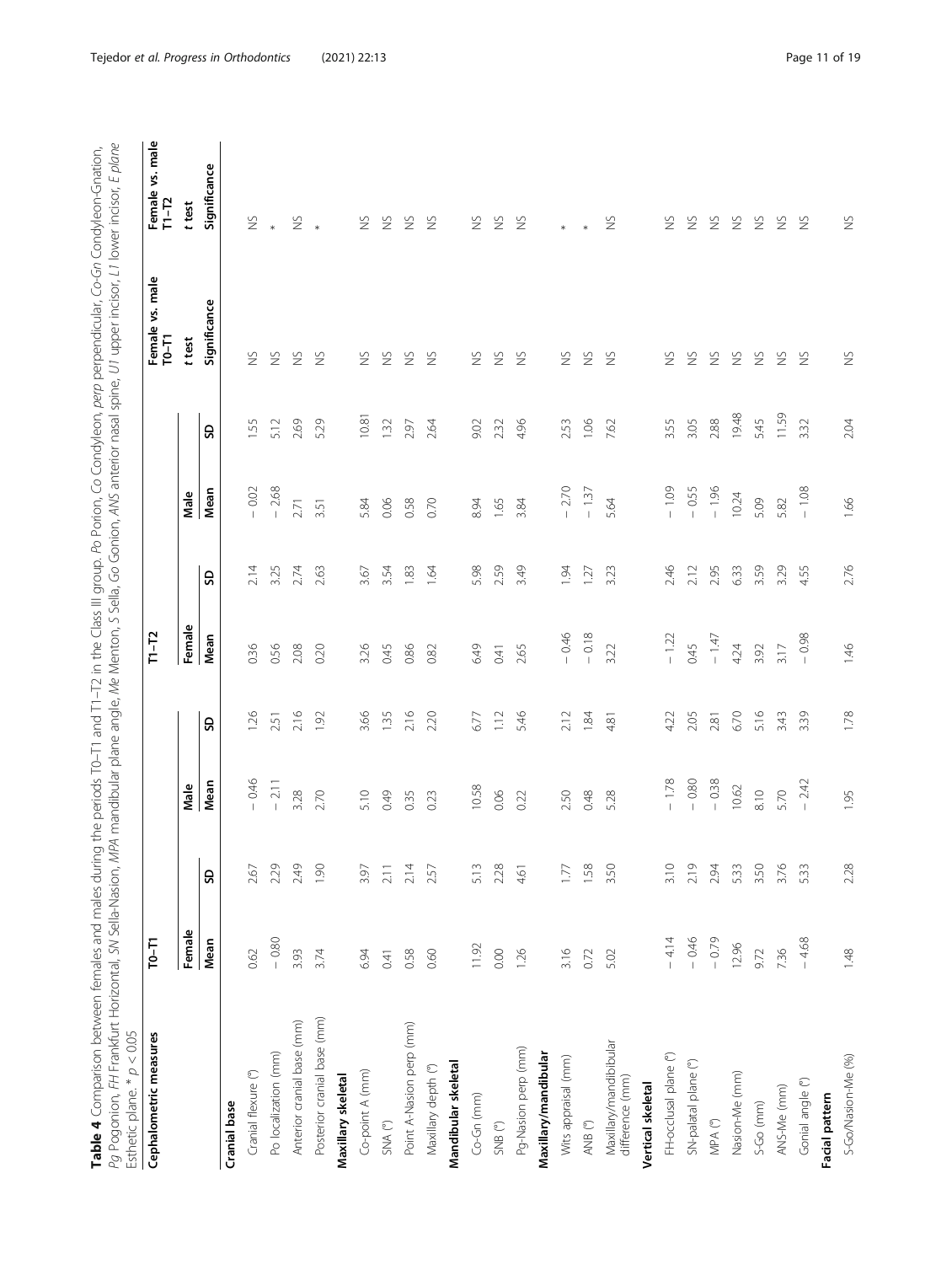**Table 4** Comparison between females and males during the periods T0–T1 and T1–T2 in the Class III group. Po Porion, Co Condyleon, *perp* perpendicular, Co-Gn Condyleon-Gnation,<br>*Pg* Pogonion, FH Frankfurt Horizontal, SN S Pg Pogonion, FH Frankfurt Horizontal, SN Sella-Nasion, MPA mandibular plane angle, Me Menton, S Sella, Go Gonion, ANS anterior nasal spine, U1 upper incisor, L1 lower incisor, E plane Table 4 Comparison between females and males and males and males are periods T0–T1 and T1–T2 in the Class III group. Po Porion, Co Condyleon, perp perpendicular, Co-Gn Condyleon-Gnation,

| Cephalometric measures               | $T0-T1$  |       |         |                 | $T1 - T2$ |      |         |                 | Female vs. male<br>$T0 - T1$ | Female vs. male<br>$T1 - T2$ |
|--------------------------------------|----------|-------|---------|-----------------|-----------|------|---------|-----------------|------------------------------|------------------------------|
|                                      | Female   |       | Male    |                 | Female    |      | Male    |                 | t test                       | t test                       |
|                                      | Mean     | SD    | Mean    | SD              | Mean      | SD   | Mean    | GS              | Significance                 | Significance                 |
| Facial axis (°)                      | $-1.33$  | 2.86  | $-0.88$ | 2.27            | 0.88      | 4.30 | 1.87    | 2.68            | $\frac{5}{2}$                | $\frac{5}{2}$                |
| Interdental                          |          |       |         |                 |           |      |         |                 |                              |                              |
| Overjet (mm)                         | 4.07     | 2.44  | 2.12    | 2.27            | $-0.68$   | 0.70 | $-1.09$ | 147             |                              | $\frac{8}{2}$                |
| Overbite (mm)                        | 1.20     | 1.55  | 0.05    | 2.40            | $-0.38$   | 0.75 | $-0.64$ | 0.90            | $\frac{5}{2}$                | $\gtrapprox$                 |
| Interincisal angle (°)               | $-10.61$ | 14.34 | $-5.38$ | 6.06            | 0.66      | 6.45 | 3.55    | 5.92            | $\frac{5}{2}$                | $\frac{5}{2}$                |
| Molar relationship (mm)              | 2.25     | 2.17  | 0.72    | 1.98            | $-0.54$   | 1.23 | $-0.76$ | 1.76            | $\frac{5}{2}$                | S                            |
| Dentoalveolar                        |          |       |         |                 |           |      |         |                 |                              |                              |
| U1 to point A to Nasion<br>perp (mm) | 3.10     | 2.82  | 1.68    | 0.96            | 0.88      | 1,62 | 1.14    | 0.87            | $\frac{5}{2}$                | $\frac{5}{2}$                |
| U1 to FH (°)                         | 16.79    | 28.64 | 4.82    | 6.59            | $-0.48$   | 3.98 | $-0.06$ | 2.85            | $\frac{5}{2}$                | $\gtrapprox$                 |
| L1 to A-Pg (mm)                      | 0.01     | 1.53  | 0.52    | 50 <sub>1</sub> | 0.52      | 1.39 | 0.32    | $\overline{2}$  | Š                            | $\frac{8}{2}$                |
| L1 to MPA (°)                        | 1.32     | 5.75  | $-0.38$ | 2.86            | 127       | 3.72 | $-1.13$ | 4.20            | $\frac{5}{2}$                | S                            |
| Soft tissue relationship             |          |       |         |                 |           |      |         |                 |                              |                              |
| Lower lip to E plane (mm)            | $-0.86$  | 2.00  | 0.93    | 1.89            | $-0.94$   | 2.08 | $-1.44$ | $\overline{61}$ | Š                            | ž                            |
| Upper lip to E plane (mm)            | $-0.17$  | 2.28  | $-0.97$ | 2.47            | $-1.57$   | 2.08 | $-2.63$ | 2.80            | $\frac{5}{2}$                | $\frac{8}{2}$                |
| Nasiolabial angle (°)                | $-3.03$  | 4.36  | 0.43    | 5.09            | 0.76      | 4.74 | 0.06    | 4.36            | $\frac{5}{2}$                | $\gtrapprox$                 |
|                                      |          |       |         |                 |           |      |         |                 |                              |                              |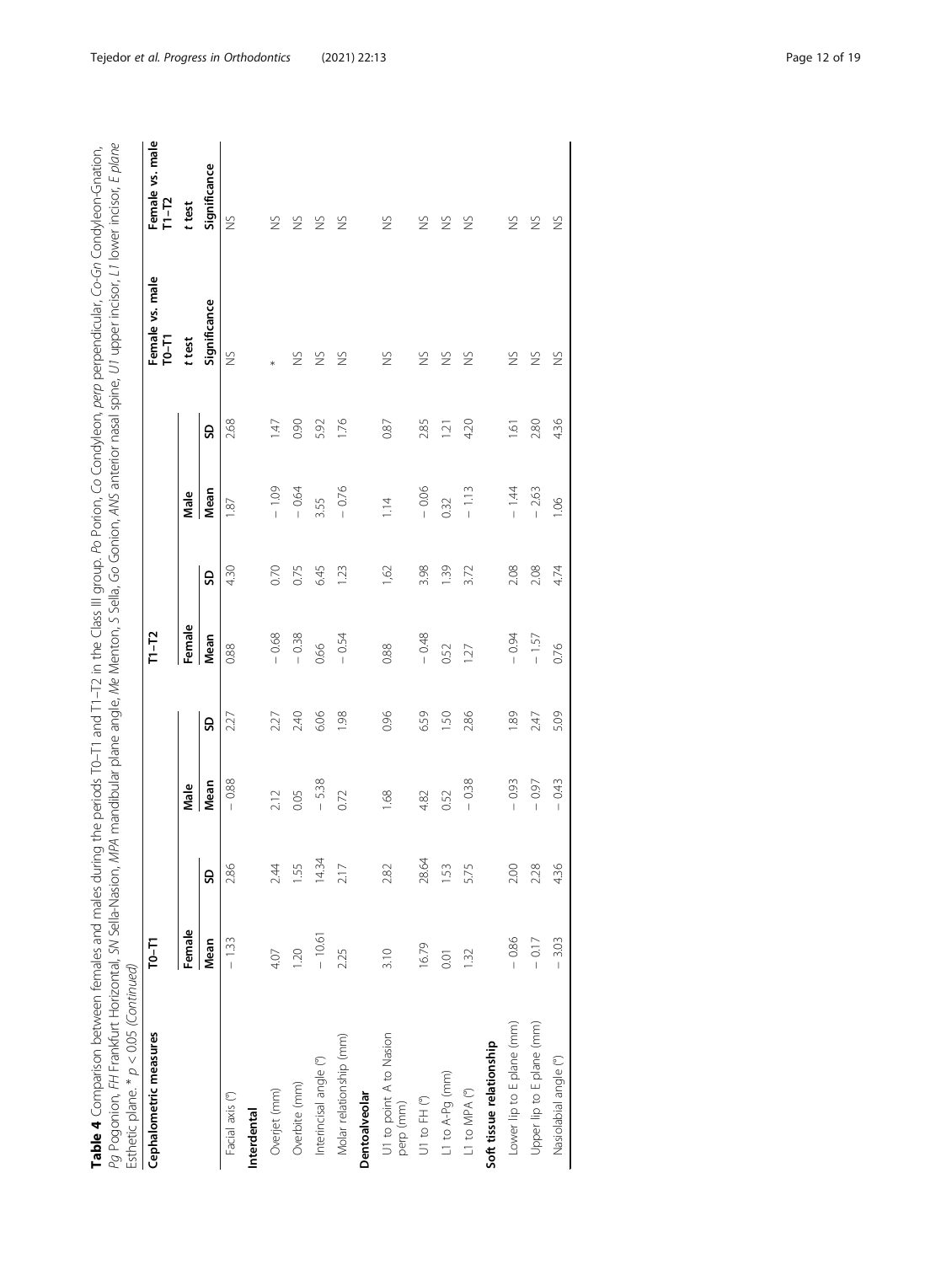<span id="page-12-0"></span>perpendicular, Co-Gn Condyleon-Gnation, Pg Pogonion, FH Frankfurt Horizontal, SN Sella-Nasion, MPA mandibular plane angle, Me Menton, S Sella, Go Gonion, ANS anterior nasal Table 5 Comparison of the differences by sex between Class III (EG, experimental group) and Class I (CG, control group) groups in period T0-T1. Po Porion, Co Condyleon, perp perpendicular, Co-Gn Condyleon-Gnation, Pg Pogonion, FH Frankfurt Horizontal, SN Sella-Nasion, MPA mandibular plane angle, Me Menton, S Sella, Go Gonion, ANS anterior nasal Table 5 Comparison of the differences by sex between Class III (EG, experimental group) and Class I (CG, control group) groups in period T0–T1. Po Porion, Co Condyleon, perp

| spine, U1 upper incisor, L1 lower incisor, E plane Esthetic plane. *<br>Cephalometric measures | ပ္မ     |      |         |      | ც       |      |         |                 | $T0-T1$ (t test EG vs. $CG$ ) |                      |
|------------------------------------------------------------------------------------------------|---------|------|---------|------|---------|------|---------|-----------------|-------------------------------|----------------------|
|                                                                                                | Females |      | Males   |      | Females |      | Males   |                 |                               |                      |
|                                                                                                | Mean    | S    | Mean    | S)   | Mean    | S    | Mean    | S               | Significance                  | Significance         |
| Cranial base                                                                                   |         |      |         |      |         |      |         |                 |                               |                      |
| Cranial flexure (°)                                                                            | 0.62    | 2.67 | $-0.46$ | 1.26 | 0.73    | 1.70 | 0.56    | 49              | $\gtrapprox$                  | $\gtrapprox$         |
| Po localization (mm)                                                                           | $-0.80$ | 2.29 | $-2.11$ | 2.51 | $-0.87$ | 2.30 | 0.95    | $\overline{51}$ | $\gtrapprox$                  | $\gtrapprox$         |
| Anterior cranial base (mm)                                                                     | 3.93    | 2.49 | 3.28    | 2.16 | 2.16    | 2.55 | 1.56    | 2.05            | $\gtrapprox$                  |                      |
| Posterior cranial base (mm)                                                                    | 3.74    | 1.90 | 2.70    | 1.92 | 1.50    | 2.31 | 2.56    | 1.69            | $\ddagger$                    | $\gtrapprox$         |
| Maxillary skeletal                                                                             |         |      |         |      |         |      |         |                 |                               |                      |
| Co-point A (mm)                                                                                | 6.94    | 3.97 | 5.10    | 3.66 | 3.09    | 2.16 | 2.36    | 2.24            | $*$                           | $\ast$               |
| $\mathsf{SNA}\ \mathsf{(}^\circ\!\!)$                                                          | 0.41    | 2.11 | 0.49    | 1.35 | $-0.75$ | 2.07 | $-0.06$ | 1.04            | $\gtrapprox$                  | $\frac{\omega}{2}$   |
| Point A-Nasion perp (mm)                                                                       | 0.58    | 2.14 | 0.35    | 2.16 | $-0.23$ | 2.23 | $-1.56$ | $\frac{1}{2}$   | $\gtrapprox$                  | $*$                  |
| Maxillary depth (°)                                                                            | 0.60    | 2.57 | 0.23    | 2.20 | $-0.22$ | 2.09 | $-1.34$ | 0.84            | $\gtrapprox$                  | $\ast$               |
| Mandibular skeletal                                                                            |         |      |         |      |         |      |         |                 |                               |                      |
| Co-Gn (mm)                                                                                     | 11.92   | 5.13 | 10.58   | 6.77 | 6.38    | 4.06 | 7.64    | 3.77            | $\stackrel{*}{*}$             | $\frac{\omega}{2}$   |
| $\mathsf{SNB}$<br>(°)                                                                          | 0.00    | 2.28 | 0.06    | 1.12 | 0.11    | 1.60 | 0.74    | 1.59            | $\gtrapprox$                  | $\gtrapprox$         |
| Pg-Nasion perp (mm)                                                                            | 1.26    | 4.61 | 0.22    | 5.46 | 1.50    | 3.00 | $-0.40$ | 1.83            | $\gtrapprox$                  | $\frac{\sqrt{2}}{2}$ |
| Maxillary/mandibular                                                                           |         |      |         |      |         |      |         |                 |                               |                      |
| Wits appraisal (mm)                                                                            | 3.16    | 1.77 | 2.50    | 2.12 | $-0.74$ | 1.21 | 0.26    | 0.82            | ***                           | $***$                |
| ANB $(^\circ)$                                                                                 | 0.72    | 1.58 | 0.48    | 1.84 | $-0.85$ | 1.18 | $-0.91$ | 1.12            | $*$                           |                      |
| Maxillary/mandibibular<br>difference (mm)                                                      | 5.02    | 3.50 | 5.28    | 4.81 | 3.62    | 2.20 | 4.37    | 2.16            | $\gtrapprox$                  | $\frac{5}{2}$        |
| Vertical skeletal                                                                              |         |      |         |      |         |      |         |                 |                               |                      |
| FH-occlusal plane (°)                                                                          | $-4.14$ | 3.10 | $-1.78$ | 422  | $-1.62$ | 2.64 | $-0.62$ | 2.78            |                               | $\gtrapprox$         |
| SN-palatal plane (°)                                                                           | $-0.46$ | 2.19 | $-0.80$ | 2.05 | 1.49    | 3.15 | $-0.96$ | 1.84            | $\gtrapprox$                  | $\gtrapprox$         |
| $\ensuremath{\mathsf{MPA}}$<br>$(^{\mathrm{o}})$                                               | $-0.79$ | 2.94 | $-0.38$ | 2.81 | $-0.56$ | 2.22 | 0.47    | 1.99            | $\gtrapprox$                  | $\frac{5}{2}$        |
| Nasion-Me (mm)                                                                                 | 12.96   | 5.33 | 10.62   | 6.70 | 6.52    | 5.54 | 7.75    | 4.87            | $*$                           | $\gtrapprox$         |
| $S-Go$ (mm)                                                                                    | 9.72    | 3.50 | 8.10    | 5.16 | 4.55    | 4.64 | 6.17    | 3.36            | $\ddagger$                    | $\gtrapprox$         |
| ANS-Me (mm)                                                                                    | 7.36    | 3.76 | 5.70    | 3.43 | 3.37    | 3.25 | 3.00    | 2.97            | $*$                           | $\ast$               |
| Gonial angle (°)                                                                               | $-4.68$ | 5.33 | $-2.42$ | 3.39 | $-1.94$ | 1.99 | $-1.74$ | 2.69            | $\gtrapprox$                  | $\frac{5}{2}$        |
| Facial pattern                                                                                 |         |      |         |      |         |      |         |                 |                               |                      |
| S-Go/Nasion-Me (%)                                                                             | 1.48    | 2.28 | 1.95    | 1.78 | 0.86    | 2.30 | 1.70    | 1.56            | $\breve{\Xi}$                 | $\gtrapprox$         |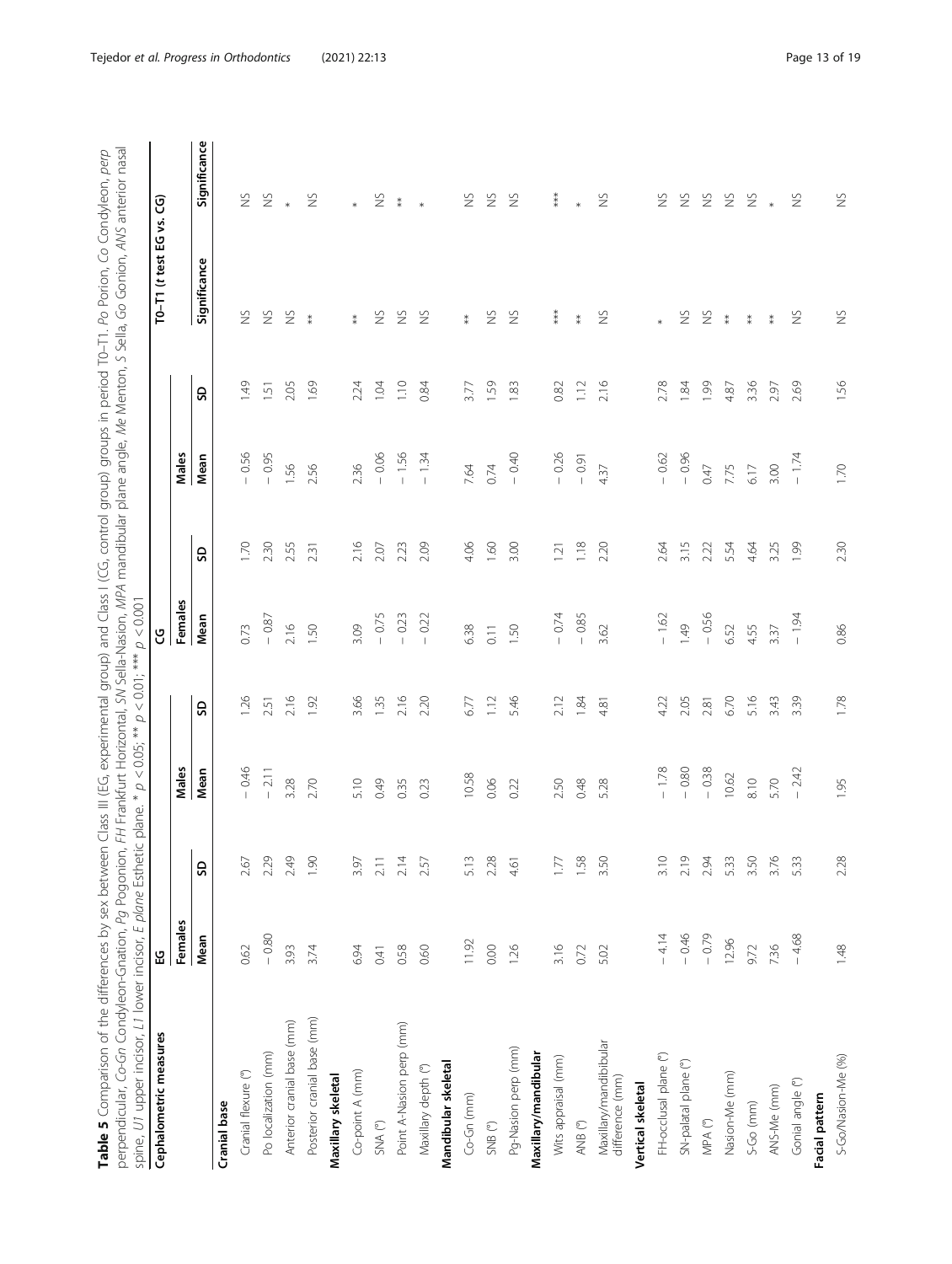Table 5 Comparison of the differences by sex between Class III (EG, experimental group) and Class I (CG, control group) groups in period T0–T1. Po Porion, Co Condyleon, *perp*<br>perpendicular, Co-Gn Condyleon-Gnation, Pg Pog perpendicular, Co-Gn Condyleon-Gnation, Pg Pogonion, FH Frankfurt Horizontal, SN Sella-Nasion, MPA mandibular plane angle, Me Menton, S Sella, Go Gonion, ANS anterior nasal Table 5 Comparison of the differences by sex between Class III (EG, experimental group) and Class I (CG, control group) groups in period T0–T1. Po Porion, Co Condyleon, perp

|                                      | ្អូ      |       |         |      | ყ       |                |                |       | TO-T1 (t test EG vs. CG) |               |
|--------------------------------------|----------|-------|---------|------|---------|----------------|----------------|-------|--------------------------|---------------|
|                                      | Females  |       | Males   |      | Females |                | Males          |       |                          |               |
|                                      | Mean     | S     | Mean    | S    | Mean    | SD             | Mean           | SD    | Significance             | Significance  |
| Facial axis (°)                      | $-1.33$  | 2.86  | $-0.88$ | 227  | $-0.46$ | <b>951</b>     | $-0.26$        | 1.53  | $\frac{5}{2}$            | $\frac{1}{2}$ |
| Interdental                          |          |       |         |      |         |                |                |       |                          |               |
| Overjet (mm)                         | 4.07     | 2.44  | 2.12    | 2.27 | $-1.14$ | $\frac{48}{5}$ | 2.06           | 1.48  | $***$                    | ***           |
| Overbite (mm)                        | 1.20     | 1.55  | 0.05    | 2.40 | $-0.85$ | <b>99</b>      | $-1.14$        | 1.50  | $*$                      | $\gtrapprox$  |
| Interincisal angle (°)               | $-10.61$ | 14.34 | $-5.38$ | 6.06 | $-6.90$ | 11.73          | 8.72           | 13.10 | ž                        | S             |
| Molar relationship (mm)              | 2.25     | 2.17  | 0.72    | 1.98 | $-1.06$ | 1.23           | $-1.85$        | 1.27  | ***                      | ***           |
| Dentoalveolar                        |          |       |         |      |         |                |                |       |                          |               |
| U1 to point A to Nasion<br>perp (mm) | 3.10     | 2.82  | 1.68    | 0.96 | 0.62    | 2.71           | 1.27           | 1.35  |                          | $\frac{5}{2}$ |
| U1 to FH (°)                         | 16.79    | 28.64 | 4.82    | 659  | 3.66    | 10.42          | 3.86           | 7.09  | $\frac{5}{2}$            | $\gtrapprox$  |
| L1 to A-Pg (mm)                      | 0.01     | 1.53  | 0.52    | 1.50 | 1.65    | 2.07           | 2.33           | 1.55  | ×                        | $*$           |
| L1 to MPA (°)                        | 1.32     | 5.75  | $-0.38$ | 2.86 | 3.16    | 6.18           | $\frac{40}{5}$ | 3.57  | S                        | S             |
| Soft tissue relationship             |          |       |         |      |         |                |                |       |                          |               |
| Lower lip to E plane (mm)            | $-0.86$  | 2.00  | $-0.93$ | 1.89 | $-0.83$ | 2.06           | $-0.92$        | 1.42  | $\frac{8}{2}$            | $\frac{8}{2}$ |
| Upper lip to E plane (mm)            | $-0.17$  | 2.28  | $-0.97$ | 247  | $-1.44$ | 2.12           | $-1.92$        | 1.37  | $\frac{8}{2}$            | $\frac{8}{2}$ |
| Nasiolabial angle (°)                | 3.03     | 4.36  | $-0.43$ | 5.09 | $-0.70$ | 6.63           | 1.63           | 2.04  | $\frac{5}{2}$            | ž             |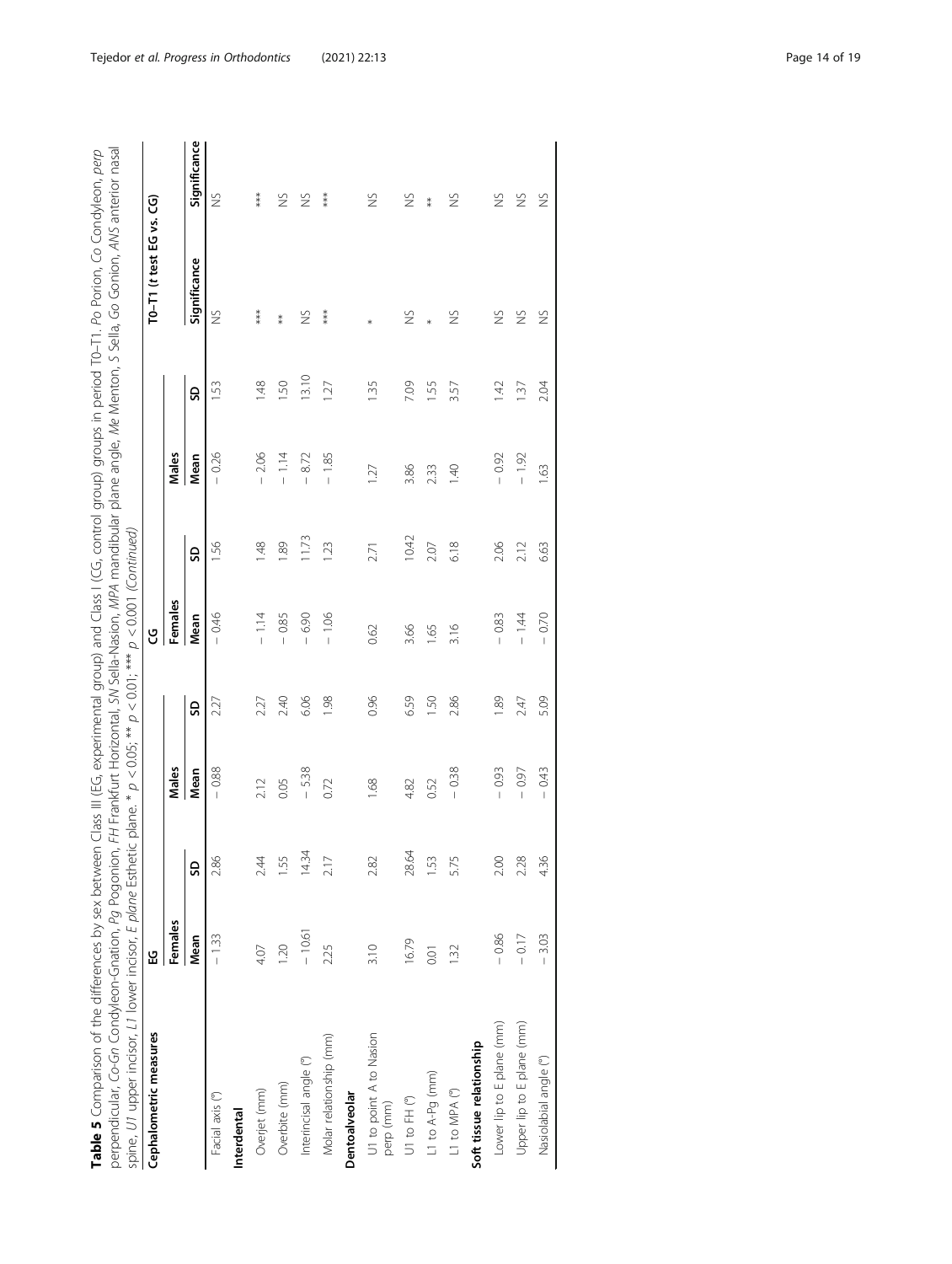<span id="page-14-0"></span>Table 6 Comparison of the differences by sex between Class III (EG, experimental group) and Class I (CG, control group) groups in period T1−T2. Pg Pogonion, FH Frankfurt Horizontal,<br>SN Sella-Nasion, MPA mandibular plane a Table 6 Comparison of the differences by sex between Class III (EG, experimental group) and Class I (CG, control group) groups in period T1–T2. Pg Pogonion, FH Frankfurt Horizontal, SN Sella-Nasion, MPA mandibular plane angle, Me Menton, S Sella, Go Gonion, ANS anterior nasal spine, U1 upper incisor, L1 lower incisor, E plane Esthetic plane. \* p < 0.05; \*\* p < 0.01;

| $10000 > d$ ***                                     |                 |      |               |       |                 |                          |               |               |                          |                      |
|-----------------------------------------------------|-----------------|------|---------------|-------|-----------------|--------------------------|---------------|---------------|--------------------------|----------------------|
| Cephalometric measures                              | 잎               |      |               |       | ც               |                          |               |               | T1-T2 (t test EG vs. CG) |                      |
|                                                     | Females<br>Mean | G    | Males<br>Mean | S)    | Females<br>Mean | S                        | Males<br>Mean | S             | Significance             | Significance         |
| Cranial base                                        |                 |      |               |       |                 |                          |               |               |                          |                      |
| Cranial flexure (°)                                 | 0.36            | 2.14 | 0.02          | 1.55  | 0.56            | $\overline{\mathbf{38}}$ | 0.68          | $-1.46$       | $\gtrapprox$             | $\gtrapprox$         |
| Po localization (mm)                                | 0.56            | 3.25 | $-2.68$       | 5.12  | $-0.10$         | 1.71                     | $-0.96$       | 1.95          | $\gtrapprox$             | $\gtrapprox$         |
| Anterior cranial base (mm)                          | 2.08            | 2.74 | 2.71          | 2.69  | 1.60            | 1.41                     | 3.87          | 2.64          | $\frac{5}{2}$            | $\frac{1}{2}$        |
| Posterior cranial base (mm)                         | 0.20            | 2.63 | 3.51          | 5.29  | 0.66            | 1.42                     | 1.70          | 1.53          | $\frac{5}{2}$            | $\frac{8}{2}$        |
| Maxillary skeletal                                  |                 |      |               |       |                 |                          |               |               |                          |                      |
| Co-point A (mm)                                     | 3.26            | 3.67 | 5.84          | 1.081 | 3.17            | 2.16                     | 4.51          | 2.08          | $\frac{8}{2}$            | $\frac{\omega}{2}$   |
| $\mathsf{SNA}\ \mathsf{(}^{\mathsf{o}}\!\mathsf{)}$ | 0.45            | 3.54 | 0.06          | 1.32  | 0.32            | 1.22                     | $-0.42$       | 1.08          | $\frac{5}{2}$            | $\frac{8}{2}$        |
| Point A-Nasion perp (mm)                            | 0.86            | 1.83 | 0.58          | 2.97  | 1.26            | 1.55                     | $-0.38$       | 1.19          | $\frac{\omega}{2}$       | $\frac{8}{2}$        |
| Maxillary depth (°)                                 | 0.82            | 1.64 | 0.70          | 2.64  | 1.24            | 1.63                     | 0.26          | 1.26          | $\frac{6}{2}$            | $\frac{6}{2}$        |
| Mandibular skeletal                                 |                 |      |               |       |                 |                          |               |               |                          |                      |
| $Co-Gn$ (mm)                                        | 6.49            | 5.98 | 8.94          | 9.02  | 5.44            | 3.15                     | 8.72          | 3.61          | $\gtrapprox$             | $\frac{\omega}{2}$   |
| $\mathsf{SNB}$ (°)                                  | 0.41            | 2.59 | 1.65          | 232   | 0.16            | 1.47                     | $-0.53$       | 1.71          | $\frac{\omega}{2}$       | $\ddot{*}$           |
| Pg-Nasion perp (mm)                                 | 2.65            | 3.49 | 3.84          | 4.96  | 3.37            | 4.28                     | 1.16          | 2.30          | $\frac{8}{2}$            | $\frac{\sqrt{2}}{2}$ |
| Maxillary/mandibular                                |                 |      |               |       |                 |                          |               |               |                          |                      |
| Wits appraisal (mm)                                 | $-0.46$         | 1.94 | $-2.70$       | 2.53  | 0.16            | 0.80                     | 0.73          | 1.25          | $\gtrapprox$             | $***$                |
| ANB $(^\circ)$                                      | $-0.18$         | 1.27 | $-1.37$       | 1.06  | 0.23            | 0.88                     | 0.20          | $\frac{1}{2}$ | $\gtrapprox$             | $\ast$               |
| Maxillary/mandibibular<br>difference (mm)           | 3.22            | 3.23 | 5.64          | 7.62  | 2.26            | 1.88                     | 4.42          | 3.20          | $\frac{6}{2}$            | $\frac{5}{2}$        |
| Vertical skeletal                                   |                 |      |               |       |                 |                          |               |               |                          |                      |
| FH-occlusal plane (°)                               | $-1.22$         | 2.46 | $-1.09$       | 3.55  | 2.38            | 2.64                     | $-1.22$       | 2.26          | $\gtrapprox$             | $\gtrapprox$         |
| SN-palatal plane (°)                                | 0.45            | 2.12 | $-0.55$       | 3.05  | $-0.80$         | 2.67                     | 2.29          | 2.94          | $\gtrapprox$             | $\ast$               |
| $\ensuremath{\mathsf{MPA}}$<br>$(^\circ)$           | $-1.47$         | 2.95 | $-1.96$       | 2.88  | $-1.93$         | 2.81                     | $-1.82$       | 2.18          | $\frac{\omega}{2}$       | $\frac{\omega}{2}$   |
| Nasion-Me (mm)                                      | 4.24            | 6.33 | 10.24         | 19.48 | 3.56            | 2.52                     | 8.46          | 3.08          | $\frac{8}{2}$            | $\frac{1}{2}$        |
| $S$ -Go $(mm)$                                      | 3.92            | 3.42 | 5.09          | 5.45  | 3.60            | 3.36                     | 8.61          | 3.56          | $\frac{\omega}{2}$       | $\ddot{\ast}$        |
| ANS-Me (mm)                                         | 3.17            | 3.29 | 5.82          | 11.59 | 1.90            | 1.86                     | 3.12          | 2.28          | $\frac{6}{2}$            | $\frac{\sqrt{2}}{2}$ |
| Gonial angle (°)                                    | $-0.98$         | 4.55 | $-1.08$       | 3.32  | $-1.20$         | 4.74                     | $-3.90$       | 6.82          | $\frac{8}{2}$            | $\frac{1}{2}$        |
| Facial pattern                                      |                 |      |               |       |                 |                          |               |               |                          |                      |
| S-Go/Nasion-Me (%)                                  | 1.46            | 2.76 | 1.66          | 2.04  | 0.77            | 2.03                     | 0.97          | 2.46          | $\gtrapprox$             | $\gtrapprox$         |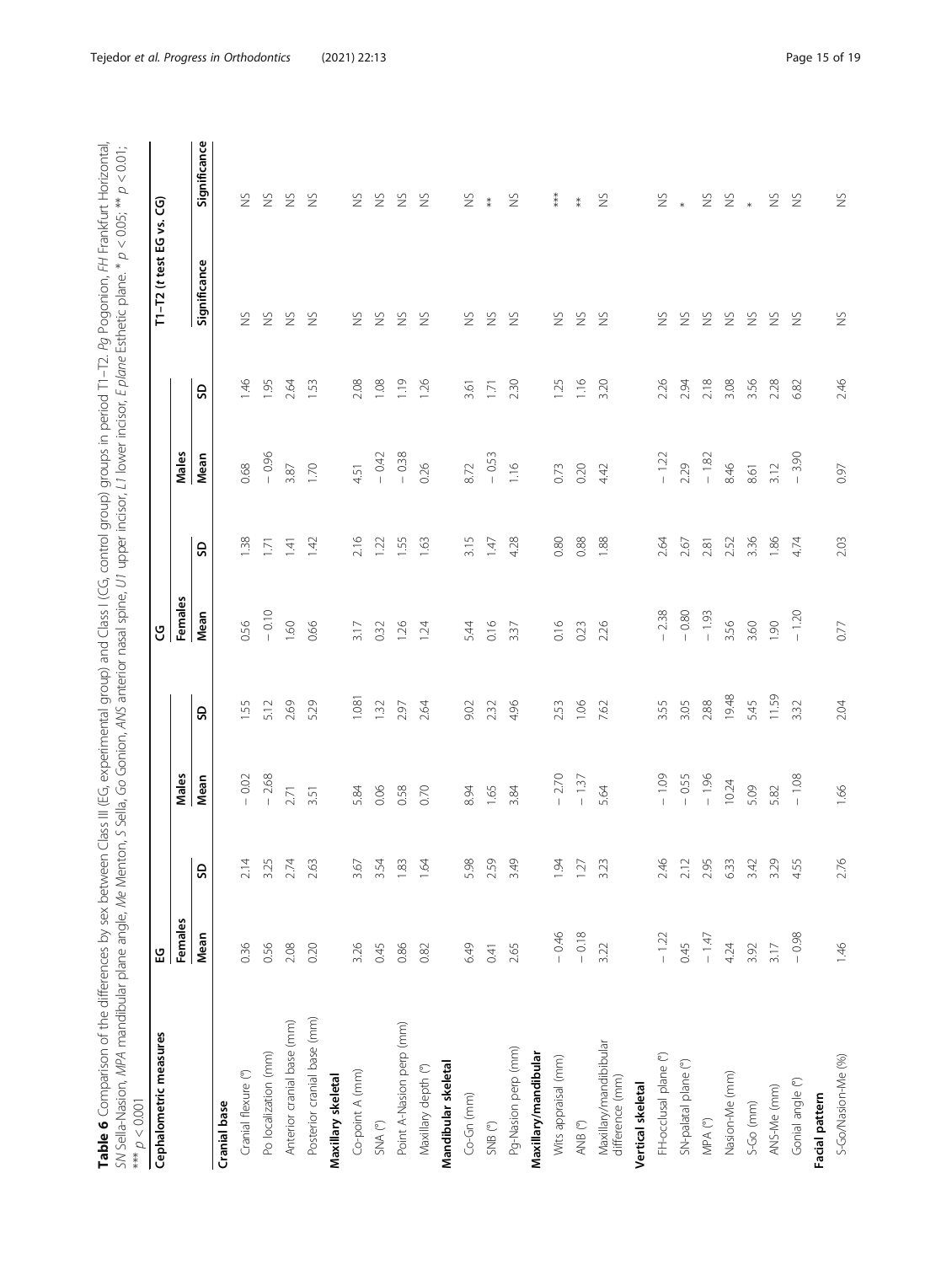Table 6 Comparison of the differences by sex between Class III (EG, experimental group) and Class I (CG, control group) groups in period T1–T2. Pg Pogonion, FH Frankfurt Horizontal,<br>SN Sella-Nasion, MPA mandibular plane an Table 6 Comparison of the differences by sex between Class III (EG, experimental group) and Class I (CG, control group) groups in period T1–T2. Pg Pogonion, FH Frankfurt Horizontal, SN Sella-Nasion, MPA mandibular plane angle, Me Menton, S Sella, Go Gonion, ANS anterior nasal spine, U1 upper incisor, L1 lower incisor, E plane Esthetic plane. \* p < 0.05; \*\* p < 0.01;

| $*** p < 0.001$ (Continued)          |         |      |               |                |         |      |         |                |                          |               |
|--------------------------------------|---------|------|---------------|----------------|---------|------|---------|----------------|--------------------------|---------------|
| Cephalometric measures               | មួ      |      |               |                | ყ       |      |         |                | T1-T2 (t test EG vs. CG) |               |
|                                      | Females |      | Males         |                | Females |      | Males   |                |                          |               |
|                                      | Mean    | g    | Mean          | g              | Mean    | SD   | Mean    | SD             | Significance             | Significance  |
| Facial axis (°)                      | 0.88    | 4.30 | 87            | 2.68           | 1.06    | 1.49 | 0.79    | $\frac{5}{20}$ | $\gtrapprox$             | $\frac{8}{2}$ |
| Interdental                          |         |      |               |                |         |      |         |                |                          |               |
| Overjet (mm)                         | $-0.68$ | 0.70 | $-1.09$       | 1.47           | 0.20    | 1.15 | 1.62    | 1.34           | $\ast$                   | ***           |
| Overbite (mm)                        | $-0.38$ | 0.75 | $-0.64$       | 0.90           | 0.74    | 1.31 | 0.84    | 1.02           | $*$                      | ***           |
| Interincisal angle (°)               | 0.66    | 6.45 | 3.55          | 5.92           | 0.81    | 8.79 | 6.34    | 4.41           | S                        | $\frac{5}{2}$ |
| Molar relationship (mm)              | $-0.54$ | 1.23 | $-0.76$       | 1.76           | $-0.02$ | 0.81 | $-0.12$ | $\Xi$          | S                        | S             |
| Dentoalveolar                        |         |      |               |                |         |      |         |                |                          |               |
| U1 to point A to Nasion<br>perp (mm) | 0.88    | 1.62 | $\frac{1}{4}$ | 0.87           | 1.14    | 0.85 | 1.12    | $\frac{1}{2}$  | S                        | $\frac{8}{2}$ |
| U1 to FH (°)                         | $-0.48$ | 3.98 | $-0.06$       | 2.85           | 0.80    | 5.76 | 0.02    | 2.43           | $\gtrapprox$             | $\frac{8}{2}$ |
| L1 to A-Pg (mm)                      | 0.52    | 1.39 | 0.32          | 1.21           | 0.12    | 1.47 | $-0.72$ | 1.52           | $\gtrapprox$             | *             |
| L1 to MPA (°)                        | 1.27    | 3.72 | $-1.13$       | 4.20           | 1.15    | 4.41 | $-0.51$ | $\frac{1}{8}$  | S                        | $\frac{8}{2}$ |
| Soft tissue relationship             |         |      |               |                |         |      |         |                |                          |               |
| Lower lip to E plane (mm)            | $-0.94$ | 2.08 | $-1.44$       | $\overline{6}$ | $-1.46$ | 2.30 | $-1.76$ | 0.85           | $\frac{8}{2}$            | $\frac{8}{2}$ |
| Upper lip to E plane (mm)            | $-1.57$ | 2.08 | $-2.63$       | 2.80           | $-1.86$ | 2.03 | $-1.98$ | 0.95           | $\frac{8}{2}$            | $\frac{8}{2}$ |
| Nasiolabial angle (°)                | $-0.16$ | 5.68 | $-1.06$       | 436            | 0.76    | 4.74 | $-0.43$ | 2.10           | $\frac{5}{2}$            | $\frac{8}{2}$ |
|                                      |         |      |               |                |         |      |         |                |                          |               |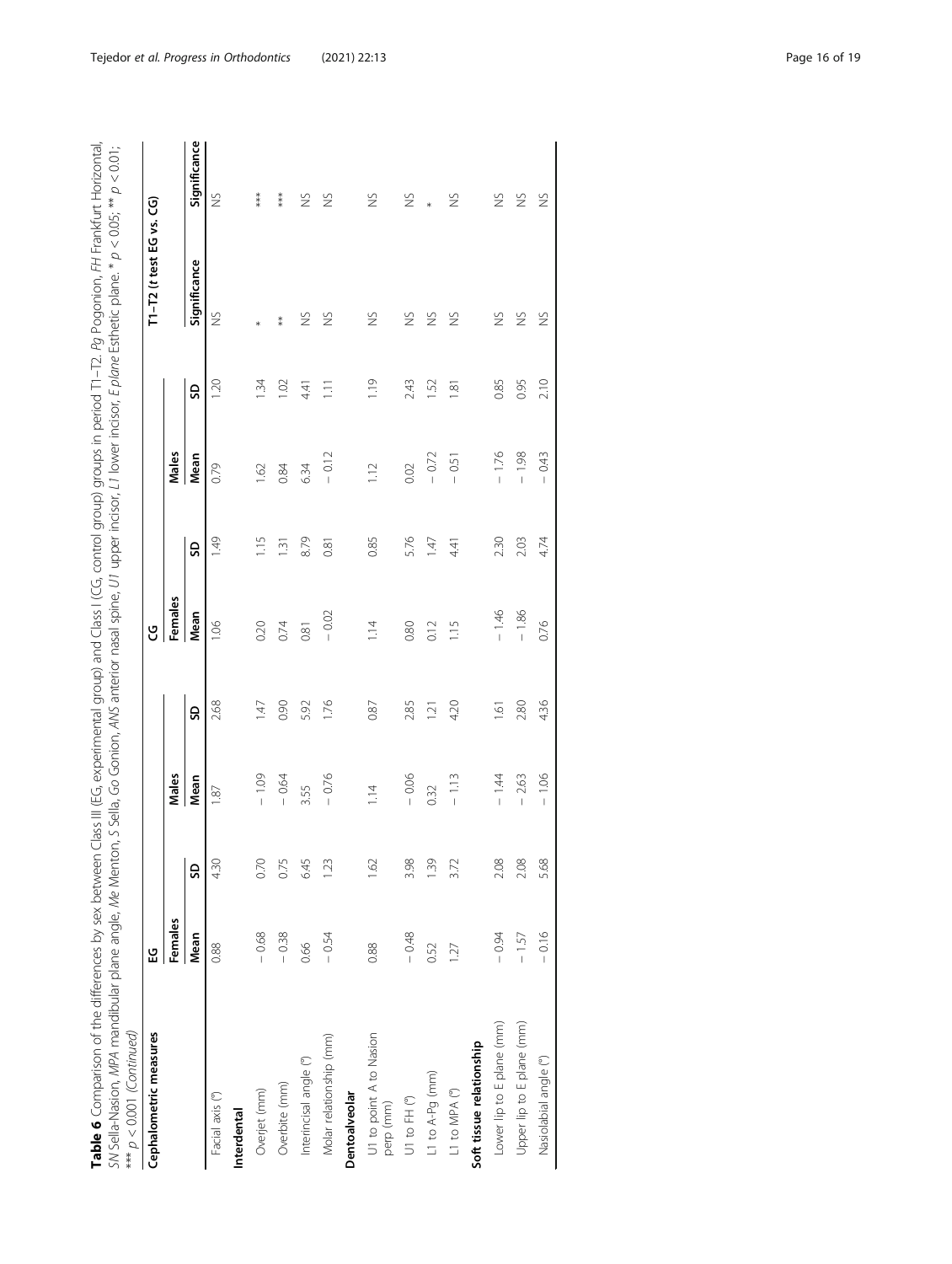# **Discussion**

The present study analysed the influence of sexual dimorphism on long-term stability (10 years) of skeletal Class III malocclusion treatment with RME combined with face mask protraction followed by fixed appliances. As far as we know, this is the first study that analyses differences between sex in the evolution of the treated Class III patients in such a long period of time (10 years post-treatment). In the Class III group, changes in the maxillomandibular relationship after treatment were favourable. Overjet and overbite relapse were observed in both females and males. In the long term, significant differences are observed between males and females, mainly in the ANB angle and Wits appraisal, which developed more negatively in males. The treatment success rate ten years later is 73.3% in males and 80% in females. Many cephalometric measurements have been analysed  $(n=34)$  and some of them are closely correlated. Therefore, it could be that some statistically significant differences may be found by chance, especially those with higher p values ( $p < 0.05$ ). Results for these comparisons should be taken with caution.

During treatment (T0–T1), very favourable skeletal changes were observed in the Class III group, both in males and females. This improvement in the intermaxillary relationship has been extensively described previously [\[11](#page-18-0), [18](#page-18-0), [21,](#page-18-0) [22,](#page-18-0) [24,](#page-18-0) [29](#page-18-0)–[31\]](#page-18-0). These skeletal effects were due to significant changes in the maxilla and mandible. On the maxilla, advancement, increase in maxillary length, the advancement of point A, and increase in maxillary depth were observed, similar to what has been reported in other studies [\[22](#page-18-0), [32](#page-18-0), [33\]](#page-18-0). In contrast, in the Class I group, point A is retruded, more so in males. The effects on the mandible in the Class III group include retarded growth while the SNB angle remains stable, as reported in other studies [[18,](#page-18-0) [21\]](#page-18-0); however, some authors even describe a decrease in the SNB angle during treatment [[2,](#page-17-0) [22](#page-18-0), [33](#page-18-0)]. The ANB angle and Wits appraisal increase during treatment, becoming more positive, both in males and females, unlike in the Class I group, in which the values of both variables decrease in both sexes. In the Class III group, the angle of the occlusal plane relative to the Frankfurt plane is reduced in females, with an anterior rotation of the maxilla; and also interdental relationships improve in both sexes, correcting overjet, overbite, and molar relationship. The upper incisor is buccally displaced during Class III treatment,

to a greater extent in females, reflecting the dentoalveolar compensation of the upper incisor during treatment, while the lower incisor is less protruded in Class III than in Class I, both in females and males. Therefore, it is clear how buccal displacement of the lower incisor is prevented during treatment. These dental effects are similar to those described by other authors [[18](#page-18-0), [22](#page-18-0), [29](#page-18-0), [32\]](#page-18-0), although some [[7\]](#page-18-0) describe a lingualization of the lower incisor during treatment that was not present in our study, as we only observed that the lower incisor remains in its lingualized position.

During treatment, the only variable differing between males and females is overjet. Overjet change from T0 to T1 is much more favourable in females, achieving an improvement of 4 mm on average during treatment, but only 2 mm in males. Therefore, it should be noted the better prognosis in females for Class III malocclusion treatment.

Analysis of the T1–T2 interval allowed us to observe long-term changes after Class III treatment. In the Class III group, substantial differences are observed between males and females, mainly in the ANB angle and Wits appraisal, which develop more negatively in males, indicating a worse prognosis in the stability of long-term outcomes and a greater tendency to relapse in males than in females. Furthermore, in males with Class III, the SNB angle increases, while it decreases in males with Class I. This increased SNB angle can be attributed to the remaining mandibular growth. The ANB angle and Wits appraisal become more negative, not reaching initial values (T0) but, as noted in the literature, mandibular growth distinctive of Class III continues, and skeletal and interdental relationship worsen again after the end of treatment [[5,](#page-18-0) [18,](#page-18-0) [22](#page-18-0), [24](#page-18-0), [33](#page-18-0)].

Overjet and overbite relapse 10 years after Class III treatment, in both females and males. In females, they are the only two variables showing significant differences between Class III and Class I groups during this T1–T2 period. This post-treatment development in overjet and overbite is also observed in Class I but in the opposite direction. Overbite decreases in Class III and increases in Class I. In both class III and class I patients, overjet and overbite had a post-treatment development in a direction that was the opposite to their correction. Our study found that the interdental relationship relapse is higher in males than in females, which could be due to a larger overjet of the lower incisor in males during this period. Since, as mentioned in other studies [[33\]](#page-18-0), interdental relationship relapse can be expected, the possibility of applying overcorrection during treatment could be considered.

Our study found no maxillary relapse, like other authors, who also consider maxillary changes to be stable during treatment [[7](#page-18-0)]; however, other studies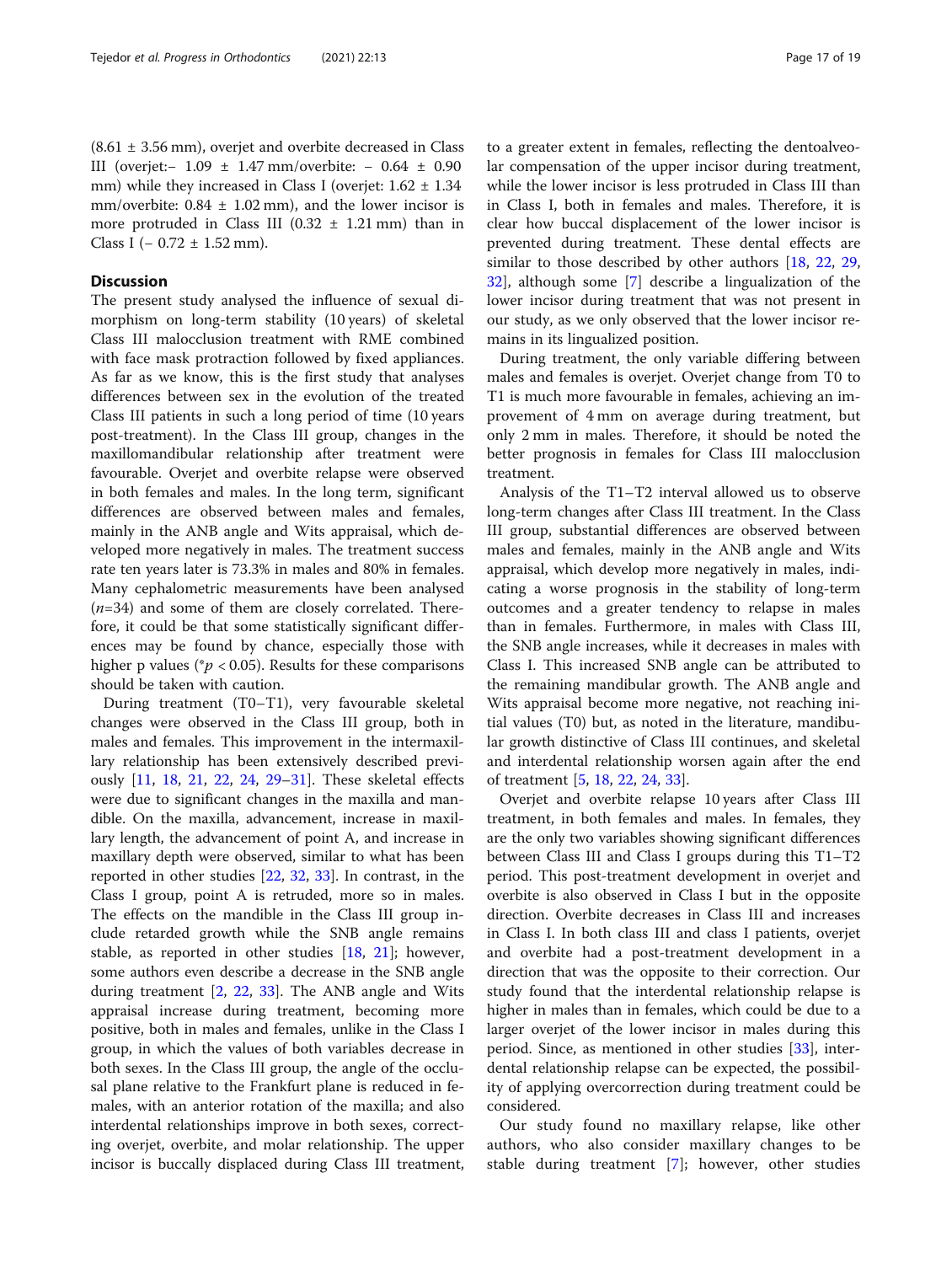<span id="page-17-0"></span>have described a tendency to relapse in the anteroposterior position of the maxilla [\[22](#page-18-0), [33](#page-18-0)].

The most common criteria for long-term class III relapse reported in different studies are class III molar relationship and anterior crossbite [1, [21](#page-18-0), [22,](#page-18-0) [27](#page-18-0), [28\]](#page-18-0). In our Class III patients, the success rate is 73.3% in males and 80% in females, similar to what has been described in previous studies. In the meta-analysis conducted by Lin et al. [[33](#page-18-0)], the success rate in the studies reviewed ranges from 67 to 95%. Massucci et al. [\[22](#page-18-0)] observed 73%, Wells et al. [[34](#page-18-0)] 75%, Westwood et al. [\[18](#page-18-0)] 76%, and Ngan et al. 75% [\[35](#page-18-0)]. In a previous study that only included females, we found a success rate of 81.8% [\[12](#page-18-0)]. A reason for the high percentage of stable cases in our sample could be due to the fact that the mandibular plane remained unchanged during treatment. According to various authors  $[21, 25]$  $[21, 25]$  $[21, 25]$ , there is greater stability if the mandibular plane does not change during treatment.

It is important to tell the patients and their parents that prepuberal class III treatment is a very long treatment that requires overcorrection and a long retention period, especially in males. Long-term follow-up is crucial, even when the active growth period has finished.

## Limitations

Our study has some limitations, such as the study design (retrospective study) and the selection of a treated Class I control group. A sample of untreated Class III patients would have been ideal, but unfeasible for ethical reasons. Although most of the class III patients were at CS1, some of them were at a later stage at T0. Instead of "early treatment", the term "prepuberal treatment" should be used instead. Finally, the sample size is small, which must be considered when interpreting the results. Further prospective studies are needed to examine the long-term stability of treatment outcomes and to compare the skeletal and dental effects on the craniofacial structure between males and females, especially in nongrowing patients.

# Conclusions

There are significant differences in the long-term stability of Class III treatment outcomes between males and females, although some results should be taken with caution. Relapse of the intermaxillary relationship is higher in males, with larger worsening of the ANB angle and Wits appraisal. Treatment success rate after 10 years is higher in females (80%) than in males (73.3%).

Our findings related to sexual dimorphism in skeletal class III patients suggest a better prognosis in females than males both for treatment outcomes and the longterm post-treatment development. From a clinical point of view, more overcorrection during treatment as well as longer follow-up after treatment in males is suggested.

#### Abbreviations

A: Point A; ACB: Anterior cranial base; AFH: Anterior facial height; ANS: Anterior nasal spine; ANS-Me: Anterior facial height; Co: Condyleon; Co-A: Maxillary length (Condyleon-Point A); Co-Gn: Mandibular length (Condyleon-Gnation); CS: Cervical stage; FH: Frankfurt Horizontal; Gn: Gnation; Go: Gonion; IMPA: Incisor to mandibular plane angle; L1: Lower incisor; Me: Menton; MPA: Mandibular plane angle; OP: Occlusal plane; OP-FH: Occlusal plane angle; PCB: Posterior cranial base; perp: Perpendicular; PFH: Posterior facial height; PFH: Posterior facial height; Pg: Pogonion; Po: Porion; PP-SN: Palatal plane angle; RPE: Rapid maxillary expansion; S : Sella; SN: Sella-Nasion; U1: Upper incisor

#### Acknowledgements

Not applicable

#### Authors' contributions

NT has been involved in (1) the acquisition and analysis of data and (2) writing the article. CM has been involved in (1) the interpretation of data and evaluation of the statistical results and (2) writing the article. JAA has been involved in (1) analysis and interpretation of data and (2) writing revising the article. MDO has been involved in (1) the conception and design of the study. JCP has been involved in (1) conception and design of the study, analysis, and interpretation of data and (2) revising the progress of the study. All authors reviewed and approved the final version of the submitted article.

#### Funding

This research did not receive any specific grant from funding agencies in the public, commercial, or not-for-profit sectors.

# Availability of data and materials

The datasets generated and/or analysed during the current study are not publicly available due to our national Law on Data Protection, but are available from the corresponding author on reasonable request

#### **Declarations**

#### Ethics approval and consent to participate

This retrospective study was performed after obtaining approval from the Clinical Research Ethics Committee of the San Carlos Clinical Hospital of Madrid, Spain, reference number C.P. - C.I. 12/152-E. All the patients agreed to participate by signing an informed consent allowing the use their records for research purposes.

#### Consent for publication

Not applicable

#### Competing interests

The authors declare that they have no competing interests.

#### Author details

<sup>1</sup>Department of Clinical Dental Specialties, Section of Orthodontics, Faculty of Dentistry, Complutense University, Plaza de Ramón y Cajal s/n, 28040 Madrid, Spain. <sup>2</sup>BIOCRAN Research Group, Faculty of Dentistry, Complutense University of Madrid, Madrid, Spain. <sup>3</sup>Department of Stomatology, Section of Orthodontics, Faculty of Odontology, University of Granada, Campus Universitario de Cartuja, s/n, 18071 Granada, Spain.

# Received: 3 December 2020 Accepted: 30 April 2021 Published online: 21 June 2021

#### References

- 1. Battagel JM. Predictors of relapse in orthodontically-treated Class III malocclusions. Br J Orthod. 1994;21(1):1–13. [https://doi.org/10.1179/bjo.21.1.1.](https://doi.org/10.1179/bjo.21.1.1)
- 2. Deguchi T, Kuroda T, Minoshima Y, Graber TM. Craniofacial features of patients with Class III abnormalities: growth-related changes and effects of short-term and long-term chincup therapy. Am J Orthod Dentofac Orthop. 2002;121(1):84–92. [https://doi.org/10.1067/mod.2002.120359.](https://doi.org/10.1067/mod.2002.120359)
- 3. Iwasaki H, Ishikawa H, Chowdhury L, Nakamura S, Iida J. Properties of the ANB angle and the Wits appraisal in the skeletal estimation of Angle's Class